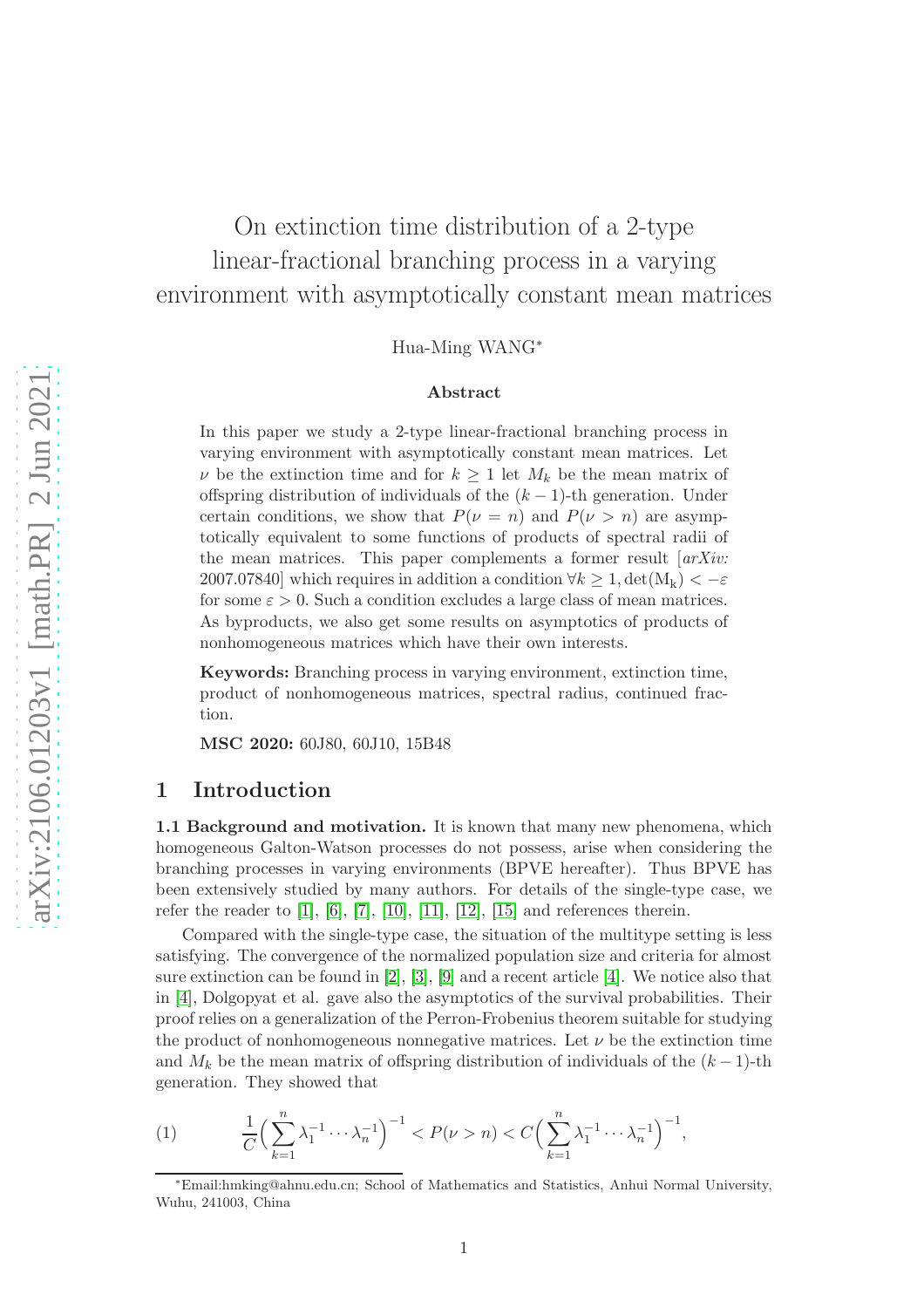where  $0 < C < \infty$  is a certain constant and for  $k \geq 1$ ,  $\lambda_k$  is a number associated to the generalized Perron-Frobenius theorem and depends on the mean matrices  $M_n, n \geq k$  of the branching process, see [\[4,](#page-21-10) Proposition 2.1 and Lemma 2.2]. Although [\(1\)](#page-0-0) provides a lower and an upper bound for the survival probability, it does not give the asymptotical equivalence of the survival probability and furthermore, those number  $\lambda_k, k \geq 1$  are hard to compute explicitly. For this consideration, Wang and Yao [\[18\]](#page-21-11) considered a 2-type linear-fractional branching process with asymptotically constant mean matrices. Instead of those number  $\lambda_k$ , they used the spectral radii of the mean matrices of the offspring distributions, which can be explicitly computed. For this special setting, they give not only the asymptotical equivalence of  $P(\nu > n)$  but also that of  $P(\nu = n)$ . But, they need a condition

<span id="page-1-0"></span>(2) 
$$
\forall k \geq 1, M_k(12)M_k(21) > M_k(11)M_k(22) + \varepsilon
$$

for some  $\varepsilon > 0$ , which excludes a large class of mean matrices. They added such a restriction because their proof depends on some result on the asymptotical equivalence between the elements of products of positive matrices and the products of spectral radii of those matrices, which was studied in [\[17\]](#page-21-12), and some delicate analysis of the tails and the critical tails of positive continued fractions. Without [\(2\)](#page-1-0), one has to deal with product of matrices with some negative elements and also continued fractions with negative coefficients.

In this paper, by generalizing the result of product of matrices in [\[17\]](#page-21-12) and analyzing the tails and approximants of continued fractions with negative coefficients, we remove the assumption [\(2\)](#page-1-0) to characterize asymptotics of the tail probability and the probability that the extinction time equals n as  $n \to \infty$ .

1.2 Model and main results. Suppose that  $M_k, k \geq 1$  is a sequence of nonnegative 2-by-2 matrices and  $\gamma_k = (\gamma_k^{(1)})$  $\mathcal{C}^{(1)}_k, \gamma^{(2)}_k$  $(k)$ ,  $k \geq 1$  is a sequence of nonnegative row vectors. To avoid the degenerate case, we require that  $\forall k \geq 1$ , all elements of  $M_k M_{k+1}$  are strictly positive and  $\gamma_k \neq \mathbf{0}$ . For  $\mathbf{s} = (s_1, s_2)^t \in [0, 1]^2$  and  $k \geq 1$ , let

$$
\mathbf{f}_k(\mathbf{s}) = (f_k^{(1)}(\mathbf{s}), f_k^{(2)}(\mathbf{s}))^t = \mathbf{1} - \frac{M_k(\mathbf{1} - \mathbf{s})}{1 + \gamma_k(\mathbf{1} - \mathbf{s})}
$$

which is known as the probability generating function of a linear-fractional distribution. Here and in what follows,  $\mathbf{v}^t$  denotes the transpose of a vector **v** and  $\mathbf{1} = (\mathbf{e}_1 + \mathbf{e}_2)^t = (1, 1)^t$ , with  $\mathbf{e}_1 = (1, 0), \mathbf{e}_2 = (0, 1)$ .

Suppose that  $Z_n = (Z_{n,1}, Z_{n,2}), n \geq 0$  is a stochastic process such that

$$
E\left(\mathbf{s}^{Z_n} \middle| Z_0, ..., Z_{n-1}\right) = \left[\mathbf{f}_n(\mathbf{s})\right]^{Z_{n-1}}, n \ge 1,
$$

where  $[\mathbf{f}_n(s)]^{Z_{n-1}} := \left[ f_n^{(1)}(\mathbf{s}) \right]^{Z_{n,1}} \left[ f_n^{(2)}(\mathbf{s}) \right]^{Z_{n,2}}$ . We call the process  $Z_n, n \geq 0$  a two-type linear-fractional branching process in a varying environment. Matrices  $M_k, k \geq 1$  are usually referred to as the mean matrices of the branching process. Denote by

$$
\nu=\min\{n:Z_n=\mathbf{0}\}
$$

the extinction time of  $\{Z_n\}$  which we concern.

Throughout, we assume  $b_k, d_k > 0$ ,  $a_k, \theta_k \geq 0$ ,  $a_k + \theta_k > 0$ ,  $k \geq 1$  and put

<span id="page-1-1"></span>(3) 
$$
M_k := \begin{pmatrix} a_k & b_k \\ d_k & \theta_k \end{pmatrix}, \gamma_k := \mathbf{e}_1 M_k, \forall k \ge 1.
$$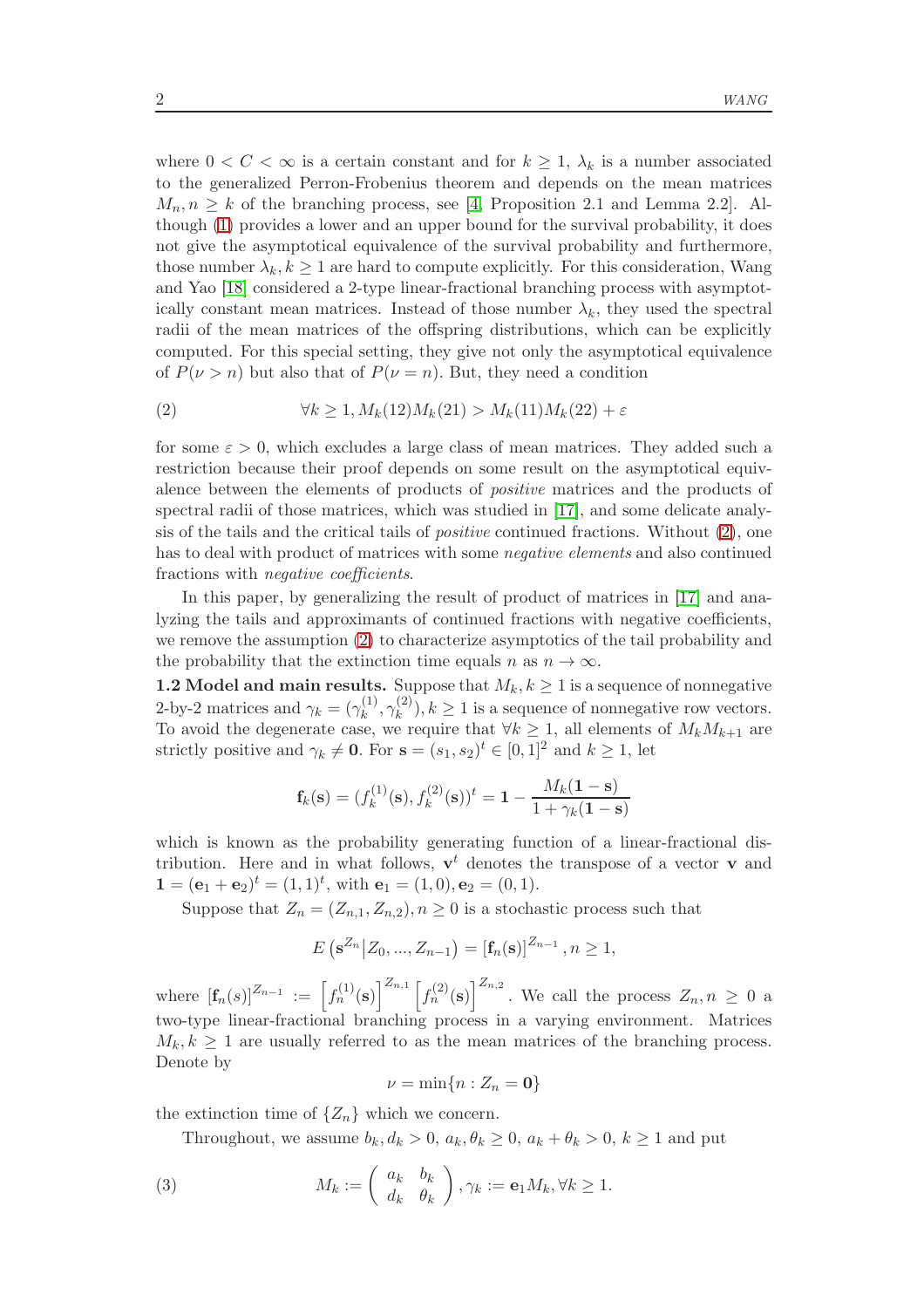We introduce the following conditions on the number  $a_k, b_k, d_k, \theta_k, k \geq 1$ . (B1) Suppose that  $b, d > 0$ ,  $a, \theta \ge 0$  are some numbers such that  $a + \theta > 0$ ,  $a_k \to a, b_k \to b, d_k \to d, \theta_k \to \theta$  as  $k \to \infty$  and assume further that

$$
\sum_{k=2}^{\infty} |a_k - a_{k-1}| + |b_k - b_{k-1}| + |d_k - d_{k-1}| + |\theta_k - \theta_{k-1}| < \infty.
$$

Suppose now condition (B1) holds and for  $k \geq 1$ , set

<span id="page-2-0"></span>(4) 
$$
A_k := \begin{pmatrix} \tilde{a}_k & \tilde{b}_k \\ \tilde{d}_k & 0 \end{pmatrix} \text{ with } \tilde{a}_k = a_k + \frac{b_k \theta_{k+1}}{b_{k+1}}, \tilde{b}_k = b_k, \tilde{d}_k = d_k - \frac{a_k \theta_k}{b_k}.
$$

Letting  $\Lambda_k = \begin{pmatrix} 1 & 0 \\ 0 & \lambda_k \end{pmatrix}$  $\theta_k/b_k$  1  $\Big), k \geq 1$ , then for  $n \geq k \geq 1$ , we have

<span id="page-2-1"></span>(5) 
$$
A_k = \Lambda_k^{-1} M_k \Lambda_{k+1} \text{ and } \mathbf{e}_1 \prod_{i=k}^n M_i \mathbf{1} = \mathbf{e}_1 \prod_{i=k}^n A_i (1, 1 - \theta_{n+1}/b_{n+1})^t.
$$

For linear-fractional setting, the distribution of  $\nu$  can be formulated explicitly by  $M_k$ , see [\(70\)](#page-17-0) and [\(71\)](#page-17-1) below. However, the elements of  $\prod_{i=k}^n M_i$  are hard to compute and evaluate whereas those of  $\prod_{i=k}^{n} A_i$  are workable because they have some correspondence with continued fractions due to the special structure of the matrices  $A_i, i \geq 1$ . Therefore, instead of  $M_k$ , we will work with  $A_k$  below.

We need in addition the following conditions which are mutually exclusive.

 $(\mathbf{B2})_a \exists k_0 > 0$ , such that  $\frac{\tilde{a}_k}{\tilde{b}_k} = \frac{\tilde{a}_{k+1}}{\tilde{b}_{k+1}}$  $\frac{\tilde{a}_{k+1}}{\tilde{b}_{k+1}}, \ \tilde{d}_k \neq \frac{\tilde{d}_{k+1}}{\tilde{b}_{k+1}}, \ \forall k \geq k_0 \text{ and }$ 

$$
\lim_{k \to \infty} \frac{\tilde{d}_{k+2}/\tilde{b}_{k+2} - \tilde{d}_{k+1}/\tilde{b}_{k+1}}{\tilde{d}_{k+1}/\tilde{b}_{k+1} - \tilde{d}_k/\tilde{b}_k}
$$
 exists.

 $(B2)_b \exists k_0 > 0$ , such that  $\frac{\tilde{a}_k}{\tilde{b}_k} \neq \frac{\tilde{a}_{k+1}}{\tilde{b}_{k+1}}$  $\frac{\tilde{a}_{k+1}}{\tilde{b}_{k+1}}, \ \tilde{d}_k = \frac{\tilde{d}_{k+1}}{\tilde{b}_{k+1}}, \ \forall k \geq k_0 \text{ and }$ 

$$
\lim_{k \to \infty} \frac{\tilde{a}_{k+2}/\tilde{b}_{k+2} - \tilde{a}_{k+1}/\tilde{b}_{k+1}}{\tilde{a}_{k+1}/\tilde{b}_{k+1} - \tilde{a}_k/\tilde{b}_k}
$$
 exists.

 $(\mathbf{B2})_c \exists k_0 > 0$ , such that  $\frac{\tilde{a}_k}{\tilde{b}_k} \neq \frac{\tilde{a}_{k+1}}{\tilde{b}_{k+1}}$  $\frac{\tilde{a}_{k+1}}{\tilde{b}_{k+1}}, \ \tilde{d}_k \neq \frac{\tilde{d}_{k+1}}{\tilde{b}_{k+1}}, \ \forall k \geq k_0 \text{ and }$ 

$$
\tau := \lim_{k \to \infty} \frac{\tilde{d}_{k+1}/\tilde{b}_{k+1} - \tilde{d}_k/\tilde{b}_k}{\tilde{a}_{k+1}/\tilde{b}_{k+1} - \tilde{a}_k/\tilde{b}_k} \neq \frac{-(a+\theta) \pm \sqrt{(a+\theta)^2 + 4(bd - a\theta)}}{2b}
$$

exists as a finite or infinite number. In addition, if  $\tau$  is finite, assume further that  $\lim_{k\to\infty} \frac{\tilde{a}_{k+2}/\tilde{b}_{k+2}-\tilde{a}_{k+1}/\tilde{b}_{k+1}}{\tilde{a}_{k+1}/\tilde{b}_{k+1}-\tilde{a}_{k}/\tilde{b}_{k+1}}$  $\frac{A+2}{\tilde{a}_{k+1}/\tilde{b}_{k+1}-\tilde{a}_k/\tilde{b}_k}$  exists. Otherwise, if  $\tau = \infty$ , assume further that  $\lim_{k\to\infty}\frac{\tilde{d}_{k+2}/\tilde{b}_{k+2}-\tilde{d}_{k+1}/\tilde{b}_{k+1}}{\tilde{d}_{k+1}/\tilde{b}_{k+1}-\tilde{d}_{k}/\tilde{b}_{k+1}}$  $\frac{\tilde{d}_{k+1}/\tilde{b}_{k+2}-a_{k+1}/\tilde{b}_{k+1}}{\tilde{d}_{k+1}/\tilde{b}_{k+1}-\tilde{d}_k/\tilde{b}_k}$  exists.

The conditions  $(B2)_a$ ,  $(B2)_b$  and  $(B2)_c$  look a bit complicated. But they are not so difficult to fulfilled. We refer the reader to [\[18,](#page-21-11) Lemma 1] for examples for which (B1) and one of  $(B2)_a$ ,  $(B2)_b$  and  $(B2)_c$  hold.

Note that under condition (B1), we have

$$
\lim_{k \to \infty} M_k = M := \begin{pmatrix} a & b \\ d & \theta \end{pmatrix}, \lim_{k \to \infty} A_k = A := \begin{pmatrix} a + \theta & b \\ d - a\theta/b & 0 \end{pmatrix}
$$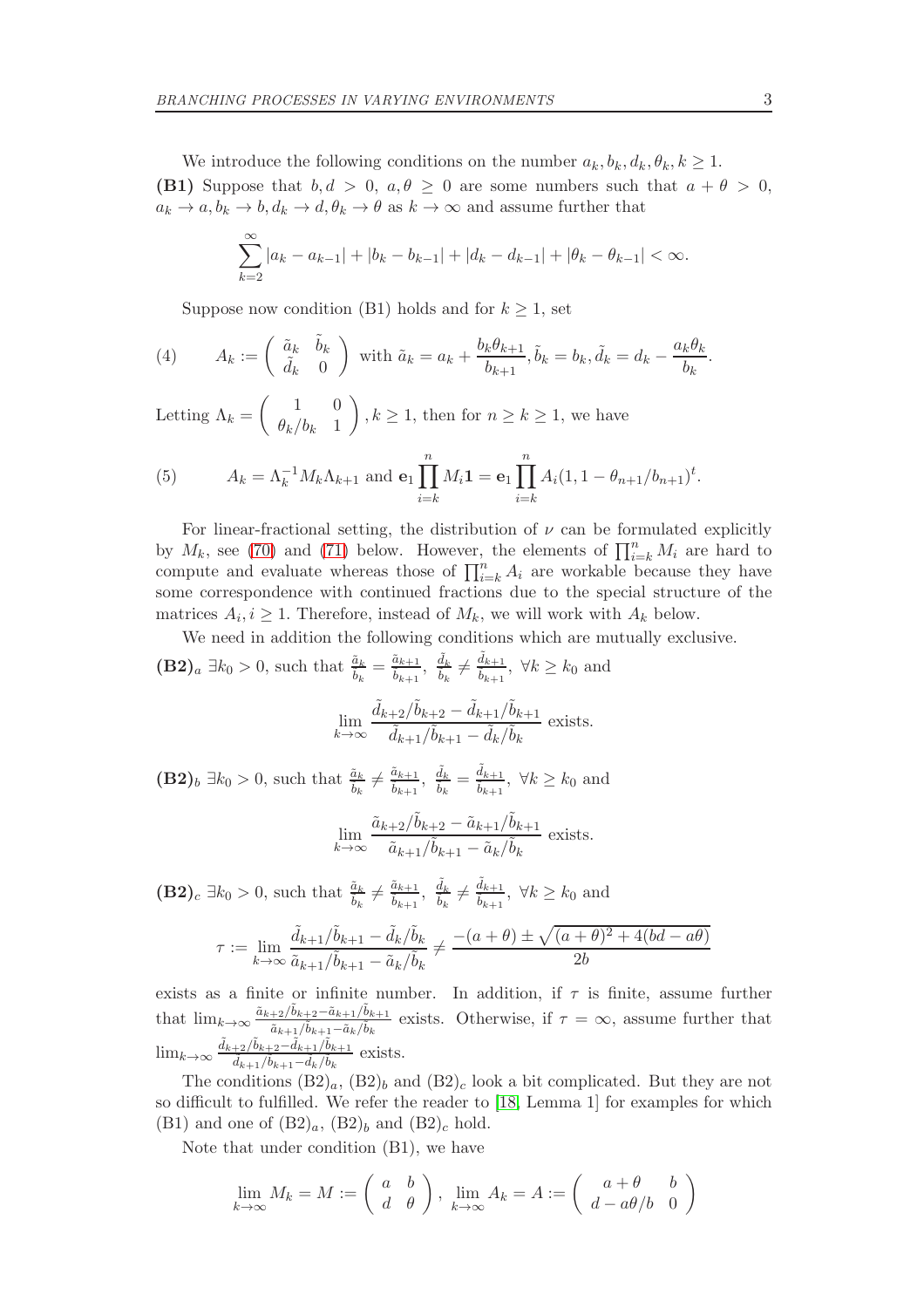whose eigenvalues are

<span id="page-3-0"></span>(6) 
$$
\varrho := \varrho(M) = \varrho(A) = \frac{a + \theta + \sqrt{(a + \theta)^2 + 4(bd - a\theta)}}{2},
$$

<span id="page-3-1"></span>(7) 
$$
\varrho_1 := \varrho_1(M) = \varrho_1(A) = \frac{a + \theta - \sqrt{(a + \theta)^2 + 4(bd - a\theta)}}{2}.
$$

It is clear that  $|q_1| < \varrho$ . In the literature,  $\varrho(B) := \sup\{|\lambda| : \lambda \text{ is an eigenvalue of } B\}$ is usually referred to as the spectral radius of a matrix  $B$ . In what follows, we always denote by  $\rho(B)$  the spectral radius of a matrix B and when we simply write  $\rho$  and  $\varrho_1$ , their values will be always those defined in [\(6\)](#page-3-0) and [\(7\)](#page-3-1) respectively.

In the rest of the paper,  $f(n) \sim g(n)$  means  $\lim_{n\to\infty} f(n)/g(n) = 1$ ,  $f(n) =$  $o(g(n))$  means  $\lim_{n\to\infty} f(n)/g(n) = 0$  and unless otherwise specified, c and C are some universal strictly positive constants, which may change from line to line. We always assume that empty product equals identity and empty sum equals 0. The convention  $\sqrt{-1} = i$  will also be adopted.

Now we are ready to state the main result.

<span id="page-3-2"></span>**Theorem 1.** Suppose that condition (B1) and one of the conditions  $(B2)_a$ ,  $(B2)_b$ and  $(B2)_c$  hold. Assume further that  $|g_1| < 1$ ,  $bd \neq a\theta$  and  $\kappa_i > 0$ ,  $\varkappa_i > 0$ ,  $i = 1, 2$ are proper constants. Then for  $i \in \{1, 2\}$ 

<span id="page-3-7"></span>(8) 
$$
P(\nu > n | Z_0 = \mathbf{e}_i) \sim \frac{\kappa_i}{\sum_{k=1}^{n+1} \varrho(M_1)^{-1} \cdots \varrho(M_{k-1})^{-1}} \text{ as } n \to \infty.
$$

Furthermore, if  $\rho_1 \neq \frac{1}{2} \left( a + b + 1 - \sqrt{(a+b+1)^2 + 4 \frac{bd - a\theta}{\theta - b}} \right)$ , then for  $i \in \{1,2\}$ 

<span id="page-3-5"></span>(9) 
$$
P(\nu = n | Z_0 = \mathbf{e}_i) \sim \frac{\varkappa_i \varrho(M_1)^{-1} \cdots \varrho(M_n)^{-1}}{\left(\sum_{k=1}^{n+1} \varrho(M_1)^{-1} \cdots \varrho(M_{k-1})^{-1}\right)^2}, \text{ as } n \to \infty;
$$

otherwise, if  $\rho_1 = \frac{1}{2}$  $\frac{1}{2}\left(a+b+1-\sqrt{(a+b+1)^2+4\frac{bd-a\theta}{\theta-b}}\right)$ , then for  $i \in \{1,2\},$ 

<span id="page-3-6"></span>(10) 
$$
P(\nu = n | Z_0 = \mathbf{e}_i) = o\left(\frac{\varrho(M_1)^{-1} \cdots \varrho(M_n)^{-1}}{\left(\sum_{k=1}^{n+1} \varrho(M_1)^{-1} \cdots \varrho(M_{k-1})^{-1}\right)^2}\right), \text{ as } n \to \infty.
$$

Remark 1. By some elementary computation, one can show that if  $bd > a\theta$ , then  $\rho_1 = \frac{1}{2} \left( a + b + 1 - \sqrt{(a+b+1)^2 + 4 \frac{bd - a\theta}{\theta - b}} \right)$  if and only if  $\theta = b + 1$ , see [\[18\]](#page-21-11) for details.

The proof of Theorem [1](#page-3-2) relies on the asymptotics of the product of nonhomogeneous matrices  $A_k, k \geq 1$ , which have their own interests. See the two theorems below.

<span id="page-3-3"></span>**Theorem 2.** Suppose that condition (B1) and one of the conditions  $(B2)_a$ ,  $(B2)_b$ and  $(B2)_c$  hold. Then for  $i, j \in \{1,2\}$  and  $k \geq 1$ , there exists a number  $c(k, i, j) \neq 0$ such that

<span id="page-3-4"></span>(11) 
$$
\lim_{m \to \infty} \frac{\mathbf{e}_i A_k \cdots A_m \mathbf{e}_j^t}{\varrho(A_k) \cdots \varrho(A_m)} = c(k, i, j).
$$

*Remark* 2. In [\[17\]](#page-21-12), similarly result is proved if for each  $k \geq 1$ , all elements of  $A_k$  are nonnegative, see Theorem 1 therein. But now, under condition  $(B1)$ ,  $d_k$  might be negative. So, though the basic idea is somewhat the same, the proof of Theorem [2](#page-3-3) differs on a large extent from the one of Theorem 1 in [\[17\]](#page-21-12).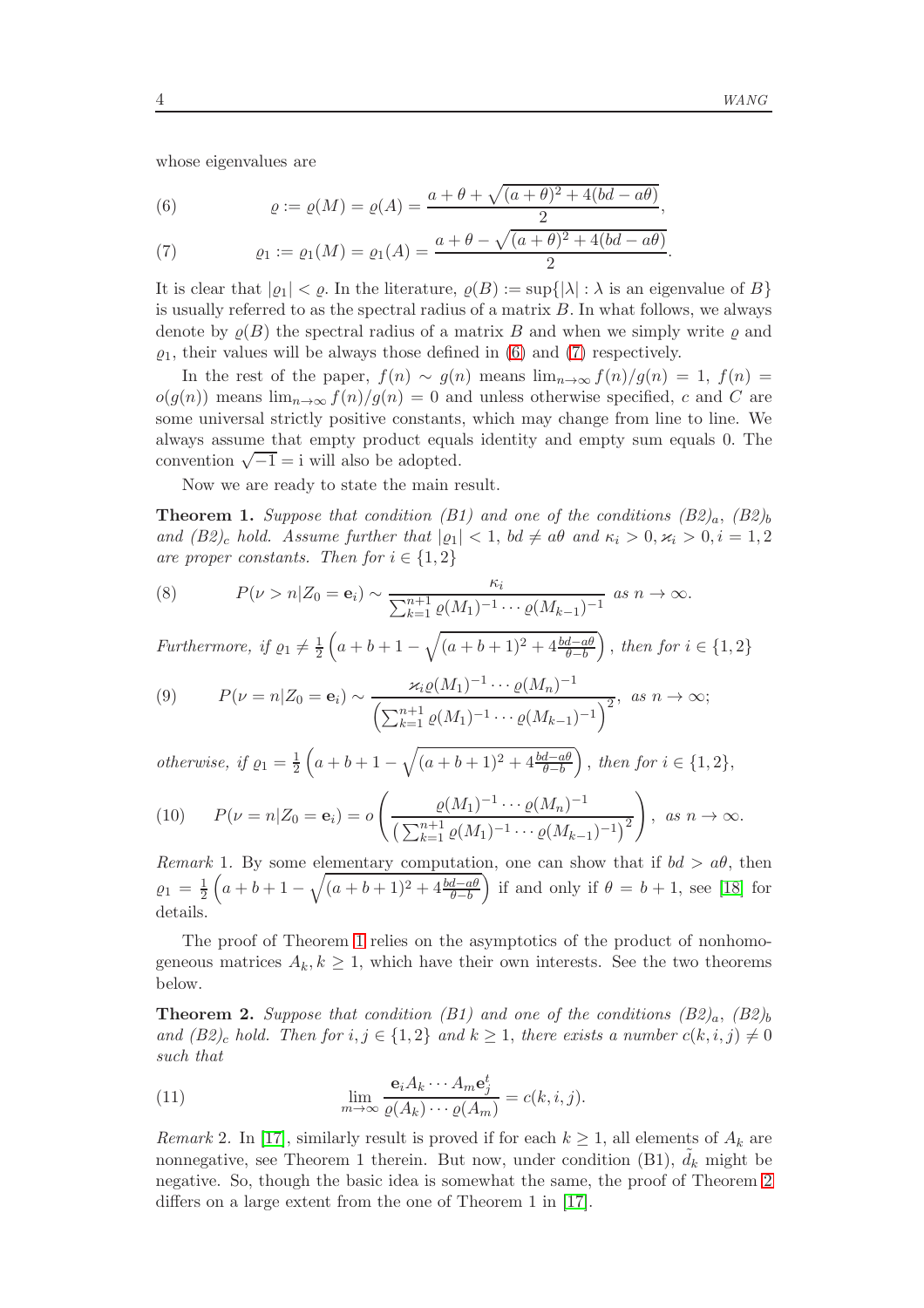<span id="page-4-0"></span>**Theorem 3.** Suppose that condition (B1) and one of the conditions  $(B2)_a$ ,  $(B2)_b$ and (B2)<sub>c</sub> hold. If bd  $\neq a\theta$ , then

<span id="page-4-4"></span>(12) 
$$
\sum_{k=1}^{n+1} \mathbf{e}_1 A_k \cdots A_n \mathbf{e}_1^t \sim c \sum_{k=1}^{n+1} \varrho(A_k) \cdots \varrho(A_n), \text{ as } n \to \infty.
$$

Remark 3. Although we have shown in Theorem [2](#page-3-3) that for each  $k \geq 1$ ,  $\exists c(k) \neq 0$ such that  $e_1A_k \cdots A_ne_1^t \sim c(k)\varrho(A_k) \cdots \varrho(A_n)$  as  $n \to \infty$ , it is not an easy task to prove Theorem [3,](#page-4-0) because that the constants  $c(k)$ ,  $k \geq 1$  involved there are mutually different and moreover every summand in  $\sum_{k=1}^{n+1} \mathbf{e}_1 A_k \cdots A_n \mathbf{e}_1^t$  depends on n.

1.3 Outline of the paper. The remainder of the paper is organized as follows. In Section [2,](#page-4-1) we give some preliminary results of continued fractions and also some facts on products of the matrices  $M_k$  and  $A_k$ . Section [3](#page-5-0) and Section [4](#page-11-0) are devoted to proving Theorem [2](#page-3-3) and Theorem [3](#page-4-0) respectively. Finally, in Section [5,](#page-17-2) based on Theorem [2](#page-3-3) and Theorem [3,](#page-4-0) we finish the proof of Theorem [1.](#page-3-2)

### <span id="page-4-1"></span>2 Preliminary results

Products of 2-by-2 matrices are closely related to continued fractions and therefore continued fractions are important tools to prove Theorem [1.](#page-3-2) To begin with, we introduce some basics of continued fractions.

#### 2.1 Continued fractions and their tails

Let  $\beta_k, \alpha_k, k \geq 1$  be certain real numbers. For  $1 \leq k \leq n$ , We denote by

<span id="page-4-5"></span>(13) 
$$
\xi_{k,n} \equiv \frac{\beta_k}{\alpha_k} + \frac{\beta_{k+1}}{\alpha_{k+1}} + \dots + \frac{\beta_n}{\alpha_n} := \frac{\beta_k}{\alpha_k + \frac{\beta_{k+1}}{\alpha_{k+1} + \dots + \frac{\beta_n}{\alpha_n}}}
$$

the  $(n - k + 1)$ -th approximant of a continued fraction

<span id="page-4-2"></span>(14) 
$$
\xi_k := \frac{\beta_k}{\alpha_k} + \frac{\beta_{k+1}}{\alpha_{k+1}} + \frac{\beta_{k+2}}{\alpha_{k+2}} + \cdots
$$

We call  $\xi_k, k \ge 1$  in [\(14\)](#page-4-2) the tails and  $h_k := \frac{\beta_k}{\alpha_{k-1}}$  $\frac{\alpha_{k-1}}{n}$  +  $\beta_{k-1}$  $\overline{\alpha_{k-2}} + \cdots +$  $\beta_2$  $\frac{\rho_2}{\alpha_1}$ ,  $k \geq 2$  the critical tails of the continued fraction  $\frac{\beta_1}{\alpha_1}$  $\beta_2$  $\frac{\rho_2}{\alpha_2}$ <sub>+</sub>... respectively. We remark that in the literature, the *n*-th tail of a continued fraction  $\frac{\beta_1}{\alpha_1}$  $\beta_2$  $\frac{\beta_2}{\alpha_2}$ <sub>+...</sub> is usually denoted by  $f^{(n)} = \frac{\beta_{n+1}}{\alpha_{n+1}}$  $\alpha_{n+1}$  +  $\beta_{n+2}$  $\alpha_{n+2}$  +... and the critical tails are also slightly different from  $h_n$ ,  $n \geq 1$  above.

If  $\lim_{n\to\infty} \xi_{k,n}$  exists, we say that the continued fraction  $\xi_k$  is convergent and its value is defined as  $\lim_{n\to\infty} \xi_{k,n}$ . The lemma below will be use times and again.

<span id="page-4-3"></span>**Lemma 1.** If  $\lim_{n\to\infty} \alpha_n = \alpha \neq 0$ ,  $\lim_{n\to\infty} \beta_n = \beta$ , and  $\alpha^2 + 4\beta \geq 0$ , then for any  $k \geq 1$ ,  $\lim_{n\to\infty} \xi_{k,n}$  exists and furthermore

$$
\lim_{k \to \infty} h_k = \lim_{k \to \infty} \xi_k = \frac{\alpha}{2} \left( \sqrt{1 + 4\beta/\alpha^2} - 1 \right).
$$

The proof Lemma [1](#page-4-3) can be found in many references, we refer the reader to [\[13\]](#page-21-13), see discussion between (4.1) and (4.2) on page 81 therein.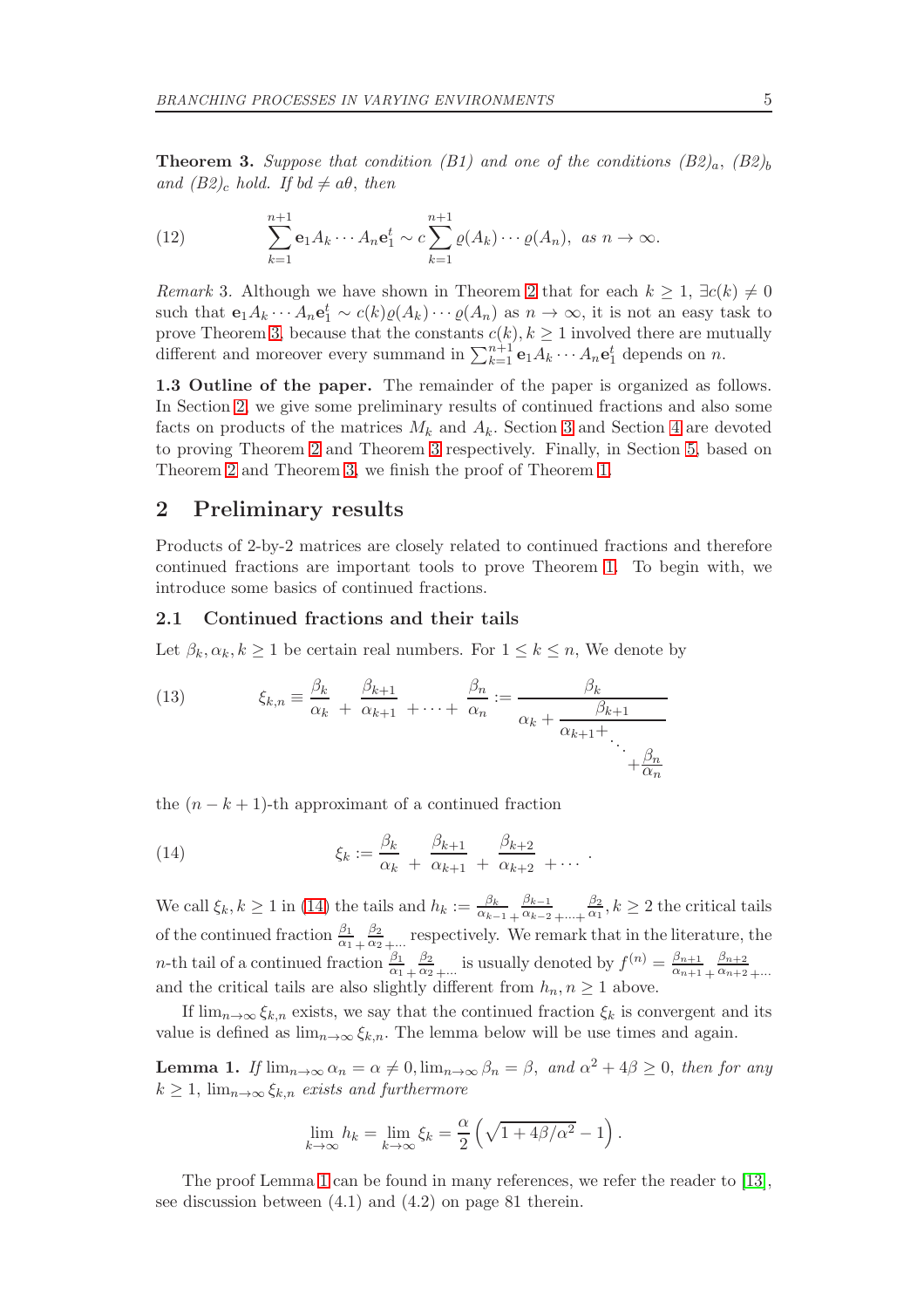#### 2.2 Some facts on matrices  $A_k$  and  $M_k$

By assumptions on the numbers  $a_k, b_k, d_k$  and  $\theta_k$ , we have

$$
A_k \cdots A_n = \Lambda_k^{-1} M_k \cdots M_n \Lambda_{n+1}, n \ge k \ge 1,
$$

<span id="page-5-4"></span>(15) 
$$
\mathbf{e}_1 A_k \cdots A_n \mathbf{e}_1^t = \mathbf{e}_1 M_k \cdots M_n (1, \theta_{n+1}/b_{n+1})^t > 0, n > k \ge 1,
$$

- <span id="page-5-5"></span>(16)  $\mathbf{e}_1 A_k \cdots A_n \mathbf{e}_2^t = \mathbf{e}_1 M_k \cdots M_n \mathbf{e}_2^t > 0, n > k \ge 1,$
- <span id="page-5-6"></span>(17)  $\mathbf{e}_2 A_k \cdots A_n \mathbf{e}_1^t = (-\theta_k/b_k, 1) M_k \cdots M_n (1, \theta_{n+1}/b_{n+1})^t, n \geq k \geq 1.$

Note that the conditions of Theorem [1](#page-3-2) can not ensure  $\Delta_k := \left(a_k + \frac{b_k \theta_{k+1}}{b_{k+1}}\right)^2 +$  $4(b_kd_k - a_k\theta_k) > 0$  for each  $k \geq 1$ . Therefore, the matrix  $A_k$  may possess complex eigenvalues. However, since  $\lim_{k\to\infty} \Delta_k = (a - \theta)^2 + 4bd > 0$ , there exists a number  $N_1 > 0$  such that  $\Delta_k > 0$ ,  $\forall k \ge N_1$ , and thus

<span id="page-5-2"></span>
$$
(18) \quad \varrho(A_k) = \frac{\sqrt{\tilde{a}_k^2 + 4\tilde{b}_k \tilde{d}_k} + \tilde{a}_k}{2}
$$
  
=  $\frac{1}{2} \left( a_k + \frac{b_k \theta_{k+1}}{b_{k+1}} + \sqrt{\left( a_k + \frac{b_k \theta_{k+1}}{b_{k+1}} \right)^2 + 4(b_k d_k - a_k \theta_k)} \right), \forall k \ge N_1.$ 

Furthermore, if  $bd \neq a\theta$ , then  $\lim_{n\to\infty} \tilde{d}_n = d - a\theta/b \neq 0$ . Thus, if  $bd < a\theta$ , then

 $\exists \varepsilon > 0$  and  $N_2 > 0$ , such that  $\tilde{d}_n < -\varepsilon$ ,  $\forall n \ge N_2$  and consequently  $e_2A_k \cdots A_n e_1^t < 0, n \ge k \ge N_2$  and  $e_2A_k \cdots A_n e_2^t < 0, n > k \ge N_2$ ;

otherwise, if  $bd > a\theta$ , then

 $\exists \varepsilon > 0$  and  $N_2 > 0$ , such that  $\tilde{d}_n > \varepsilon$ ,  $\forall n \ge N_2$  and consequently  $e_2A_k \cdots A_n e_1^t > 0, n \ge k \ge N_2 \text{ and } e_2A_k \cdots A_n e_2^t > 0, n > k \ge N_2.$ 

# <span id="page-5-0"></span> $3$  Asymptotics of elements of  $\prod_{j=k}^m A_j$

The main task of this section is to prove Theorem [2.](#page-3-3) The proof is based on the spectral radius estimation derived in [\[8\]](#page-21-14) and some analysis of the fluctuations of the tails and critical tails of continued fractions.

# 3.1 Lower and upper bounds for  $\frac{{{\bf e}}_1A_k\cdot\cdot\cdot A_m{\bf e}_1^t}{\varrho(A_k)\cdot\cdot\cdot\varrho(A_m)}$

The main result of this subsection is the following lemma.

<span id="page-5-1"></span>**Lemma 2.** Suppose that condition (B1) holds. Then  $\exists N_0 > 0$  such that for each  $k \geq N_0, C_k^{-1} < \frac{e_1 A_k \cdots A_m e_1^t}{\varrho(A_k) \cdots \varrho(A_m)} < C_k, \forall m \geq k, \text{ where } C_k > 0 \text{ is a proper number.}$ 

Lemma [2](#page-5-1) is a direct consequence of the following four auxiliary lemmas.

<span id="page-5-3"></span>**Lemma 3.** Suppose the condition (B1) is satisfied. Then with  $N_1$  the one in [\(18\)](#page-5-2), for each  $k \geq N_1$ ,  $\exists \mathcal{C}_k > 0$  and  $\mathcal{B}_k > 0$  such that

$$
\prod_{j=k}^{n} \varrho(A_j) \sim C_k \prod_{j=k}^{n} \varrho(M_j) \text{ and } \sum_{j=k}^{n+1} \prod_{i=k}^{j-1} \varrho(A_i)^{-1} \sim \mathcal{B}_k \sum_{j=k}^{n+1} \prod_{i=k}^{j-1} \varrho(M_i)^{-1}, \text{ as } n \to \infty.
$$

For the proof of Lemma [3,](#page-5-3) we refer the reader to [\[18\]](#page-21-11).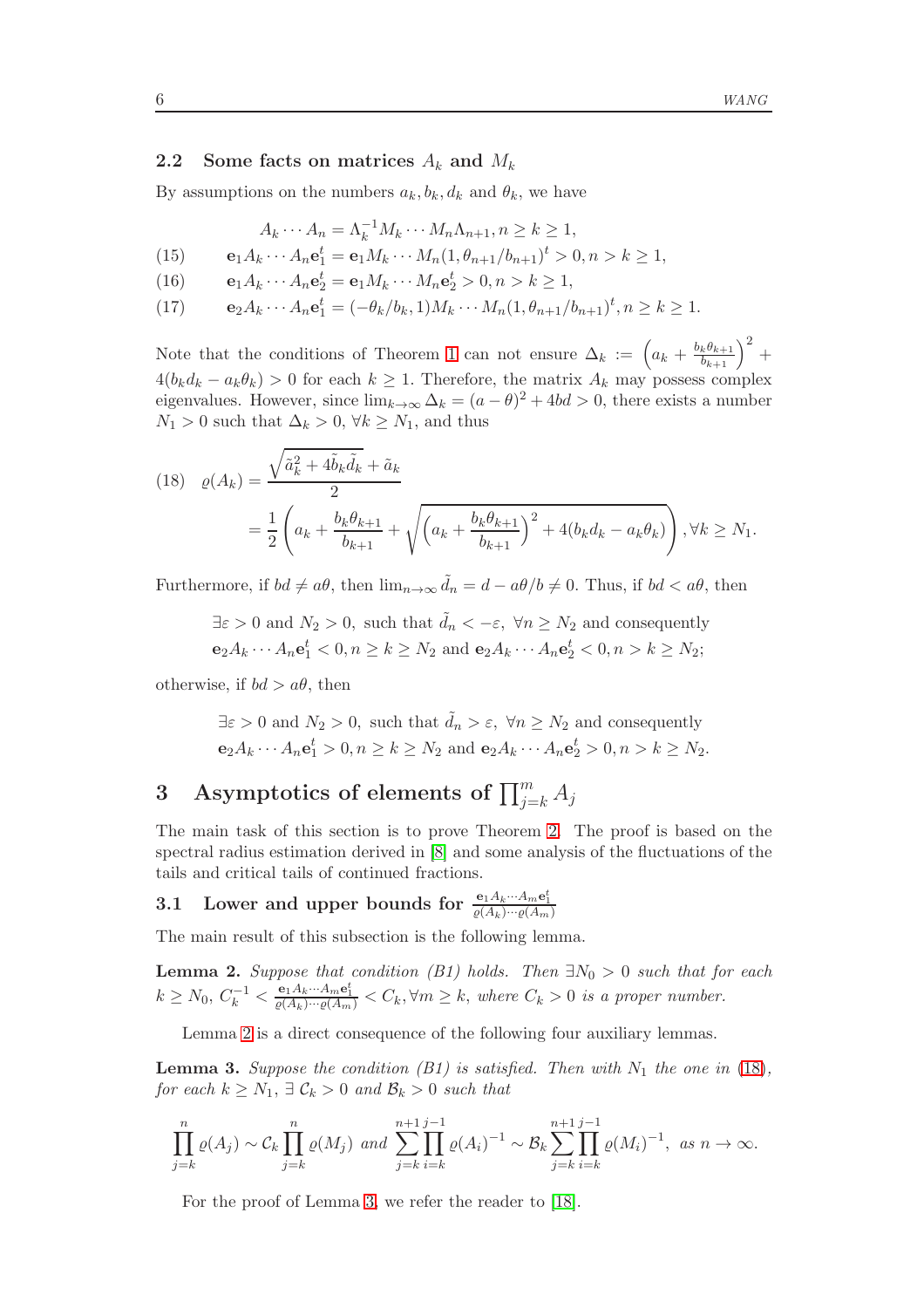<span id="page-6-0"></span>**Lemma 4.** Suppose that condition (B1) holds. Then there exist constants  $0 < \zeta <$  $\gamma < \infty$  such that for  $m \geq k \geq 1$ ,  $\zeta \leq \frac{\varrho(M_k \cdots M_m)}{\varrho(M_k) \cdots \varrho(M_m)} \leq \gamma$ .

*Proof.* For vectors 
$$
\mathbf{v} = \begin{pmatrix} v_1 \\ v_2 \end{pmatrix}
$$
 and  $\mathbf{u} = \begin{pmatrix} u_1 \\ u_2 \end{pmatrix}$ , set  
\n
$$
\frac{\mathbf{v}}{\mathbf{u}} := \begin{pmatrix} v_1/u_1 \\ v_2/u_2 \end{pmatrix}, \ \left(\frac{\mathbf{v}}{\mathbf{u}}\right)_{\text{min}} := \min \left\{ \frac{v_1}{u_1}, \frac{v_2}{u_2} \right\}, \ \left(\frac{\mathbf{v}}{\mathbf{u}}\right)_{\text{max}} := \max \left\{ \frac{v_1}{u_1}, \frac{v_2}{u_2} \right\}.
$$

Let  $\mathbf{v}_n$  be a right eigenvector of  $A_n$  corresponding to the largest eigenvalue  $\varrho(A_n)$ . Then we can choose  $\mathbf{v}_n$  to be  $\mathbf{v}_n = (\varrho(A_n) - \theta_n, d_n)^t$ . For  $m \ge k \ge 1$ , write

$$
\gamma_{k,m} := \left(\frac{\mathbf{v}_k}{\mathbf{v}_{k-1}}\right)_{\text{max}} \cdots \left(\frac{\mathbf{v}_{m+1}}{\mathbf{v}_m}\right)_{\text{max}} \left(\frac{\mathbf{v}_m}{\mathbf{v}_k}\right)_{\text{max}},
$$

$$
\zeta_{k,m} := \left(\frac{\mathbf{v}_k}{\mathbf{v}_{k-1}}\right)_{\text{min}} \cdots \left(\frac{\mathbf{v}_{m+1}}{\mathbf{v}_m}\right)_{\text{min}} \left(\frac{\mathbf{v}_m}{\mathbf{v}_k}\right)_{\text{min}}.
$$

Applying [\[8,](#page-21-14) Theorem 1, page 228], for  $k \geq 1$ , we have

$$
\zeta_{k,m} \leq \frac{\varrho(M_k \cdots M_m)}{\varrho(M_k) \cdots \varrho(M_m)} \leq \gamma_{k,m}.
$$

It remains to show that both  $\zeta_{k,m}^{-1}$  and  $\gamma_{k,m}, m \geq k \geq 1$  are uniformly bounded away from  $\infty$ . To this end, set  $\epsilon_n = (\mathbf{v}_n/\mathbf{v}_{n-1})_{\text{max}} - 1, n \geq 2$ . Then by condition (B1), for  $n \geq 2$ , we have

$$
|\epsilon_n| \le \max\left\{ \left| \frac{\varrho(M_n) - \theta_n}{\varrho(M_{n-1}) - \theta_{n-1}} - 1 \right|, \left| \frac{d_n}{d_{n-1}} - 1 \right| \right\}
$$
  
\n
$$
\le \left| \frac{\varrho(M_n) - \theta_n}{\varrho(M_{n-1}) - \theta_{n-1}} - 1 \right| + \left| \frac{d_n}{d_{n-1}} - 1 \right|
$$
  
\n
$$
\le c(|\varrho(M_n) - \varrho(M_{n-1})| + |d_n - d_{n-1}| + |\theta_n - \theta_{n-1}|)
$$
  
\n
$$
\le c(|a_n - a_{n-1}| + |b_n - b_{n-1}| + |d_n - d_{n-1}| + |\theta_n - \theta_{n-1}|) < \infty,
$$

which implies  $\sum_{n=2}^{\infty} \log(1 + |\epsilon_n|) < \infty$ . As a consequence,

$$
\gamma_{k,m} \le \max \left\{ \frac{\varrho(M_m) - \theta_m}{\varrho(M_k) - \theta_k}, \frac{d_m}{d} \right\} \prod_{n=2}^{\infty} (1 + |\epsilon_n|) < \gamma
$$

for some number  $\gamma < \infty$  independent of k and m.

Since  $\zeta_{k,m}^{-1} = \left(\frac{\mathbf{v}_{k-1}}{\mathbf{v}_k}\right)$  $\left(\frac{k-1}{\mathbf{v}_k}\right)$  $_{\max}\cdots\left(\frac{\mathbf{v}_{m}}{\mathbf{v}_{m+1}}\right)_{\max}$  $\sqrt{\mathbf{v}_k}$  $\frac{\mathbf{v}_k}{\mathbf{v}_m}\bigg)$ max , a similar argument also yields that  $\zeta_{k,m}^{-1}, m \geq k \geq 1$  are uniformly bounded away from  $\infty$ . Consequently, Lemma [4](#page-6-0) is proved.  $\square$ 

<span id="page-6-2"></span>**Lemma 5.** Suppose that condition (B1) holds and for  $k \geq 1$ , let  $\xi_k$  be the one in [\(14\)](#page-4-2) with  $\alpha_n = \frac{\tilde{a}_n}{\tilde{b}_n}, \beta_n = \frac{\tilde{d}_n}{\tilde{b}_n}$  $\frac{d_n}{\tilde{b}_n}, n \geq 1$ . Then  $\exists N_3 > 0$  such that

<span id="page-6-1"></span>(19) 
$$
\lim_{m \to \infty} \frac{\varrho(A_k \cdots A_m)}{\mathbf{e}_1 A_k \cdots A_m \mathbf{e}_1^t} = 1 + b \varrho^{-1} \xi_k > c > 0, k \ge N_3.
$$

*Proof.* For  $m \ge k \ge 1$ , write  $A_{k,m} := A_k \cdots A_m = \begin{pmatrix} A_{k,m}(11) & A_{k,m}(12) \\ A_{k,m}(21) & A_{k,m}(22) \end{pmatrix}$ . Noticing that

$$
A_{k,m} = \begin{pmatrix} \tilde{a}_k & \tilde{b}_k \\ \tilde{d}_k & 0 \end{pmatrix} \cdots \begin{pmatrix} \tilde{a}_m & \tilde{b}_m \\ \tilde{d}_m & 0 \end{pmatrix} = \tilde{b}_k \cdots \tilde{b}_m \begin{pmatrix} \alpha_k & 1 \\ \beta_k & 0 \end{pmatrix} \cdots \begin{pmatrix} \alpha_m & 1 \\ \beta_m & 0 \end{pmatrix},
$$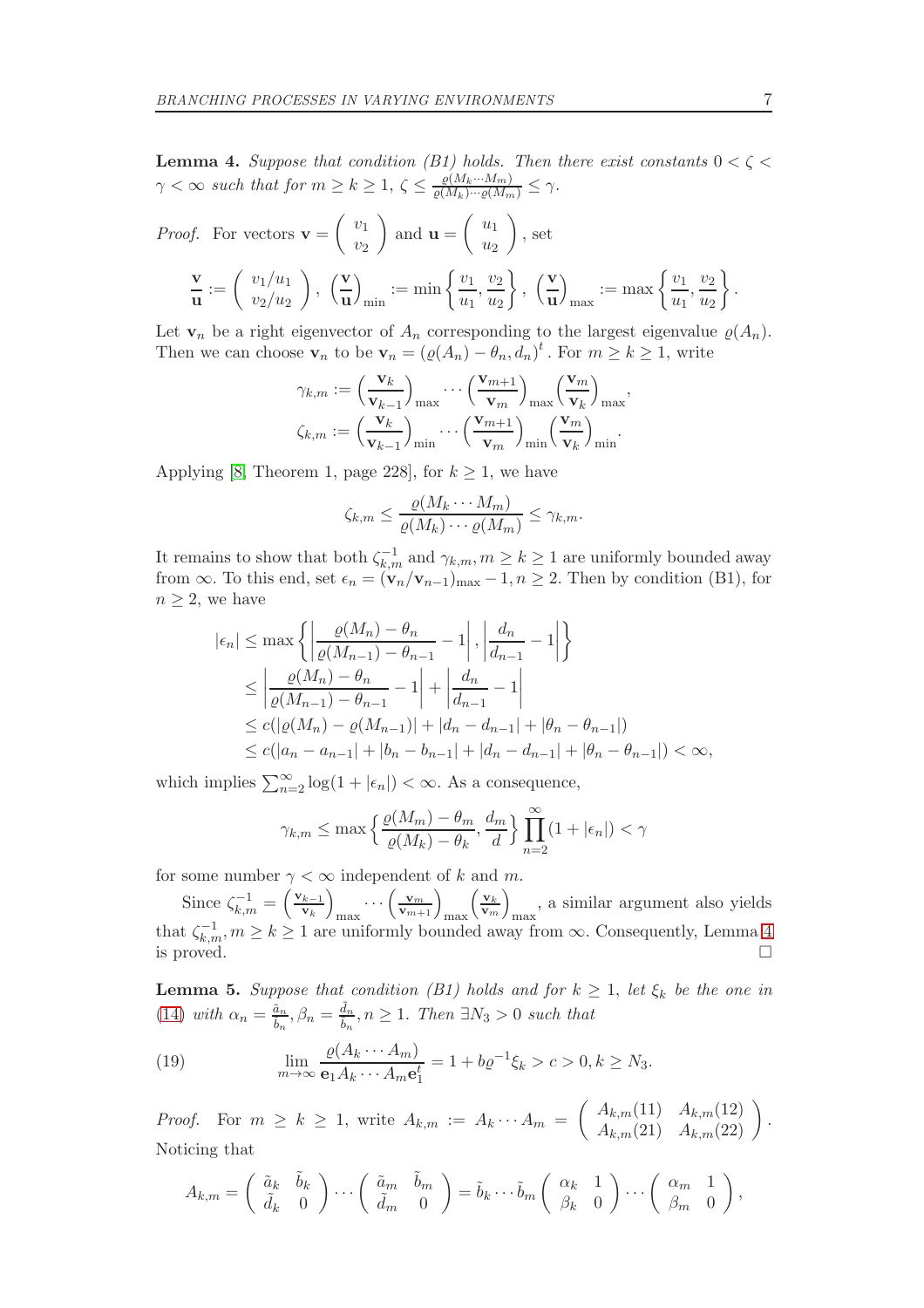thus we get

$$
\frac{A_{k,m+1}(22)}{A_{k,m+1}(12)} = \frac{A_{k,m}(21)}{A_{k,m}(11)},
$$

and by forward and backward induction we have

<span id="page-7-6"></span>(20) 
$$
\frac{A_{k,m}(21)}{A_{k,m}(11)} = \frac{\beta_k}{\alpha_k} + \frac{\beta_{k+1}}{\alpha_{k+1}} + \frac{\beta_{m-1}}{\alpha_{m-1}} + \frac{\beta_m}{\alpha_m} =: \xi_{k,m},
$$

<span id="page-7-7"></span>(21) 
$$
\frac{A_{k,m}(12)}{A_{k,m}(11)} = \frac{1}{\alpha_m} + \frac{\beta_m}{\alpha_{m-1}} + \frac{\beta_{m-1}}{\alpha_{m-2}} + \frac{\beta_{k+2}}{\alpha_{k+1}} + \frac{\beta_{k+1}}{\alpha_k} =: h_{m,k},
$$

$$
\frac{A_{k,m}(22)}{A_{k,m}(21)} = \frac{1}{\alpha_m} + \frac{\beta_m}{\alpha_{m-1}} + \frac{\beta_{m-1}}{\alpha_{m-2}} + \frac{\beta_{k+3}}{\alpha_{k+2}} + \frac{\beta_{k+2}}{\alpha_{k+1}}.
$$

Since  $\alpha_k \to (a + \theta)/b$  and  $\beta_k \to (bd - a\theta)/b^2$  as  $n \to \infty$ , applying Lemma [1](#page-4-3) we get

<span id="page-7-0"></span>(22) 
$$
\lim_{m \to \infty} \frac{A_{k,m}(21)}{A_{k,m}(11)} = \lim_{k \to \infty} \frac{A_{k,m}(22)}{A_{k,m}(12)} = \xi_k,
$$

<span id="page-7-4"></span>(23) 
$$
\lim_{m \to \infty} \frac{A_{k,m}(12)}{A_{k,m}(11)} = \lim_{k \to \infty} \frac{A_{k,m}(22)}{A_{k,m}(21)} = b\varrho^{-1},
$$

<span id="page-7-1"></span>(24) 
$$
\lim_{m \to \infty} \xi_k = -\frac{\varrho_1}{b}.
$$

We are ready to prove [\(19\)](#page-6-1). Write

<span id="page-7-3"></span>(25) 
$$
P_{k,m} = A_{k,m}(12)A_{k,m}(21) - A_{k,m}(11)A_{k,m}(22).
$$

If  $(A_{k,m}(11) + A_{k,m}(22))^2 + 4P_{k,m} \geq 0$ , then

<span id="page-7-2"></span>(26) 
$$
\varrho(A_{k,m}) = \frac{A_{k,m}(11) + A_{k,m}(22)}{2} + \frac{\sqrt{(A_{k,m}(11) + A_{k,m}(22))^2 + 4P_{k,m}}}{2};
$$

otherwise, if If  $(A_{k,m}(11) + A_{k,m}(22))^2 + 4P_{k,m} < 0$ , then

$$
\varrho(A_{k,m}) = \frac{1}{2} \sqrt{(A_{k,m}(11) + A_{k,m}(22))^2 + |(A_{k,m}(11) + A_{k,m}(22))^2 + 4P_{k,m}|}.
$$

Note that  $\forall m \ge k \ge 1$ ,  $A_{k,m}(11) > 0$  and by [\(22\)](#page-7-0)-[\(24\)](#page-7-1), we have

<span id="page-7-5"></span>(27) 
$$
\lim_{k \to \infty} (1 + b \varrho^{-1} \xi_k) = 1 - \frac{\varrho_1}{\varrho} > 0,
$$

$$
\lim_{m \to \infty} \frac{(A_{k,m}(11) + A_{k,m}(22))^2 + 4P_{k,m}}{(A_{k,m}(11))^2} = (1 + b \varrho^{-1} \xi_k)^2.
$$

Therefore there exists  $N_3 > 0$ , such that for each  $k > N_3$ , we have  $1 + b\varrho^{-1}\xi_k > 0$ , and for m large enough the eigenvalues of  $A_{k,m}$  are real so that [\(26\)](#page-7-2) holds. Thus, taking [\(22\)](#page-7-0)-[\(24\)](#page-7-1) into account, for  $k \geq N_3$ , we get

$$
\lim_{m \to \infty} \frac{\varrho(A_k \cdots A_m)}{\mathbf{e}_1 A_k \cdots A_m \mathbf{e}_1^t} = \lim_{m \to \infty} \frac{\varrho(A_{k,m})}{A_{k,m}(11)} \n= 1/2(1 + b\varrho^{-1}\xi_k + |1 + b\varrho^{-1}\xi_k|) = 1 + b\varrho^{-1}\xi_k > c > 0,
$$

which proves [\(19\)](#page-6-1). The lemma is proved.  $\square$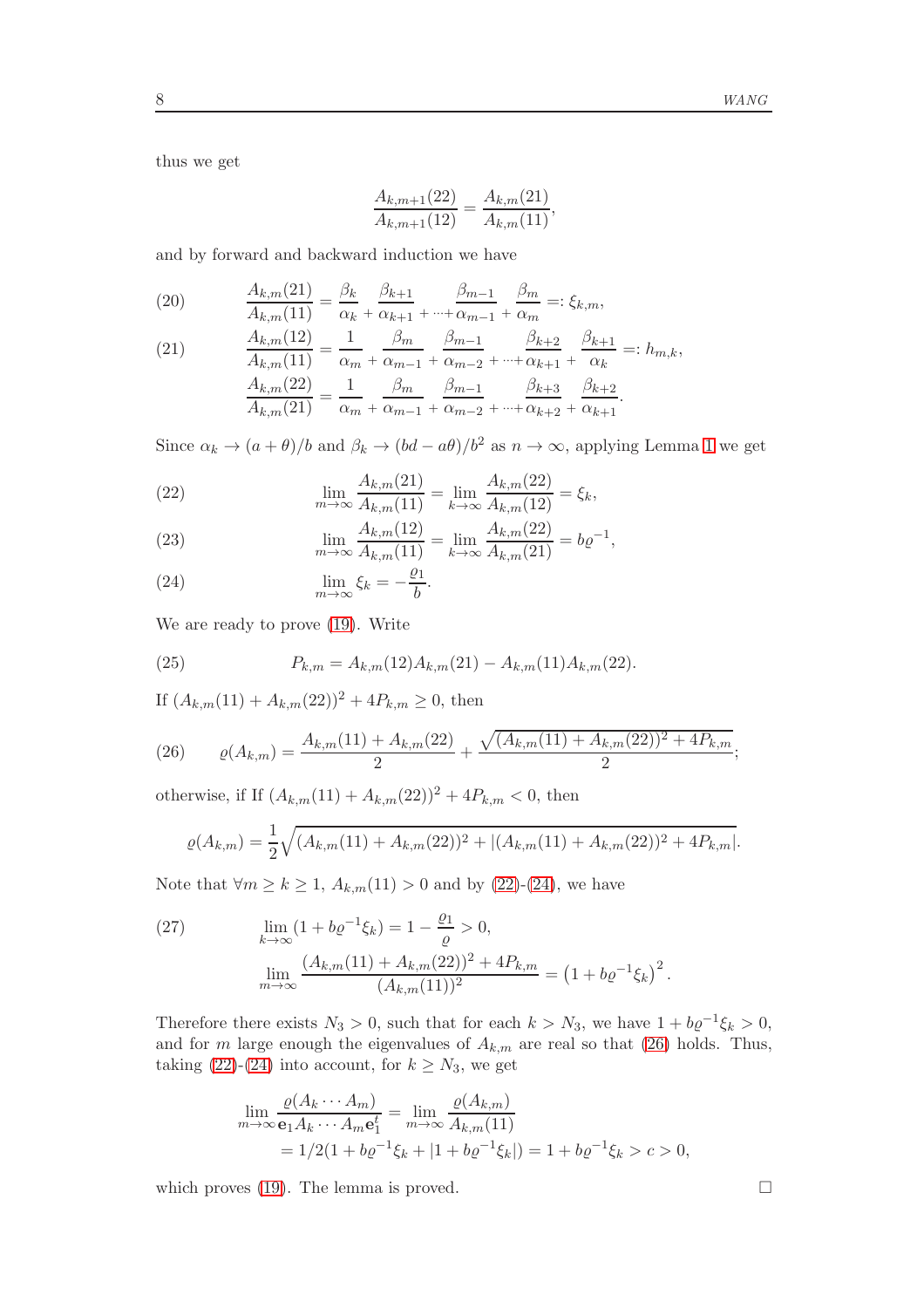**Lemma 6.** For  $k \geq 1$ , set  $\varphi_k =: \frac{1 + b \varrho^{-1} \xi_k}{1 + b \varrho^{-1} \xi_k + b \varrho^{-1}}$  $\frac{1+\theta\varrho-\xi_k}{1+b\varrho^{-1}\xi_k+b\varrho^{-1}\left(\frac{\theta_k}{b_k}-\frac{\theta}{b}\right)}$ . Then,  $\exists N_4>0$  such that

<span id="page-8-1"></span>(28) 
$$
\lim_{n \to \infty} \frac{\varrho(A_k \cdots A_n)}{\varrho(M_k \cdots M_n)} = \varphi_k > c > 0, k \ge N_4.
$$

*Proof.* Write  $A_{k,n} = A_k \cdots A_n$ , let  $P_{k,n}$  be the one in [\(25\)](#page-7-3) and set

$$
Q_{k,n} = A_{k,n}(11) + A_{k,n}(22) + A_{k,n}(12) \left(\frac{\theta_k}{b_k} - \frac{\theta_{n+1}}{b_{n+1}}\right).
$$

Since  $M_k \cdots M_n = \Lambda_k A_{k,n} \Lambda_{n+1}^{-1}$ , then

$$
\varrho(M_k\cdots M_n)=\frac{1}{2}\left(Q_{k,n}+\sqrt{Q_{k,n}^2+4P_{k,n}}\right).
$$

Using  $(22)$  and  $(23)$ , we get

<span id="page-8-0"></span>(29) 
$$
\lim_{n \to \infty} \frac{\varrho(M_k \cdots M_n)}{A_{k,n}(11)} = 1 + b \varrho^{-1} \xi_k + b \varrho^{-1} \left(\frac{\theta_k}{b_k} - \frac{\theta}{b}\right).
$$

Let  $N_3$  be the one in Lemma [5.](#page-6-2) Using [\(27\)](#page-7-5) and the fact  $\lim_{k\to\infty} \theta_k/b_k \to \theta/b$ , we have  $\lim_{k\to\infty} \varphi_k = 1$ . Hence,  $\exists N_4 > N_3$  such that for  $k > N_4$ ,  $\varphi_k > 1/2$ . As a result, (29) together with (19) implies that (28) is true [\(29\)](#page-8-0) together with [\(19\)](#page-6-1) implies that [\(28\)](#page-8-1) is true.

## 3.2 Fluctuations of tails and critical tails of continued fractions For  $k \geq 1$ , let

<span id="page-8-3"></span>(30) 
$$
f_k = \frac{\tilde{b}_k \tilde{d}_k^{-1}}{\tilde{a}_k \tilde{d}_k^{-1}} + \frac{\tilde{b}_{k-1} \tilde{d}_{k-1}^{-1}}{\tilde{a}_{k-1} \tilde{d}_{k-1}^{-1}} + \dots + \frac{\tilde{b}_1 \tilde{d}_1^{-1}}{\tilde{a}_1 \tilde{d}_1^{-1}},
$$

$$
\xi_k = \frac{\tilde{b}_k^{-1} \tilde{d}_{k+1}^{-1}}{\tilde{a}_k \tilde{b}_k^{-1} \tilde{d}_{k+1}^{-1}} + \frac{\tilde{b}_{k+1}^{-1} \tilde{d}_{k+2}^{-1}}{\tilde{a}_{k+1} \tilde{b}_{k+1}^{-1} \tilde{d}_{k+2}^{-1}} + \dots
$$

Set also

<span id="page-8-4"></span>(31) 
$$
\varepsilon_k^f = f_k - \tilde{b}_{k+1} \varrho (A_{k+1})^{-1}, \ \varepsilon_k^{\xi} = \xi_k - \varrho (A_k)^{-1}, k \ge 1, \n\delta_k^f = \tilde{b}_k d_k^{-1} - \tilde{b}_{k+1} \varrho (A_{k+1})^{-1} (\tilde{a}_k d_k^{-1} + \tilde{b}_k \varrho (A_k)^{-1}), k \ge 2, \n\delta_k^{\xi} = \tilde{b}_k^{-1} \tilde{d}_{k+1}^{-1} - \varrho (A_k)^{-1} (\tilde{a}_k \tilde{b}_k^{-1} \tilde{d}_{k+1}^{-1} + \varrho (A_{k+1})^{-1}), k \ge 1.
$$

Suppose that condition (B1) holds. Then applying Lemma [1,](#page-4-3) we have

$$
f_k \to b\varrho^{-1}
$$
,  $\xi_k \to \varrho^{-1}$  and hence  $\varepsilon_k^f \to 0$ ,  $\varepsilon_k^{\xi} \to 0$  as  $k \to \infty$ .

The following lemma, which can be proved by some arguments similar to the proofs of [\[17,](#page-21-12) Lemma 4] and [\[18,](#page-21-11) Lemma 12], studies the fluctuations of both  $\varepsilon_k^f$  $\frac{J}{k}$  and ε ξ  $_{k}^{\varsigma},\,k\geq1.$ 

<span id="page-8-2"></span>**Lemma 7.** Suppose that condition (B1) and one of the conditions  $(B2)_a$ ,  $(B2)_b$  and  $(B2)_c$  hold. Then there exists some number q with  $|q| \leq 1$  such that

$$
\lim_{k \to \infty} \delta_{k+1}^f / \delta_k^f = \lim_{k \to \infty} \delta_{k+1}^{\xi} / \delta_k^{\xi} = q,
$$
  

$$
\lim_{k \to \infty} \frac{\varepsilon_{k+1}^{\xi}}{\varepsilon_k^{\xi}} = q, \lim_{k \to \infty} \frac{\varepsilon_{k+1}^f}{\varepsilon_k^f} = q \text{ or } \frac{a\theta - bd}{\varrho^2}.
$$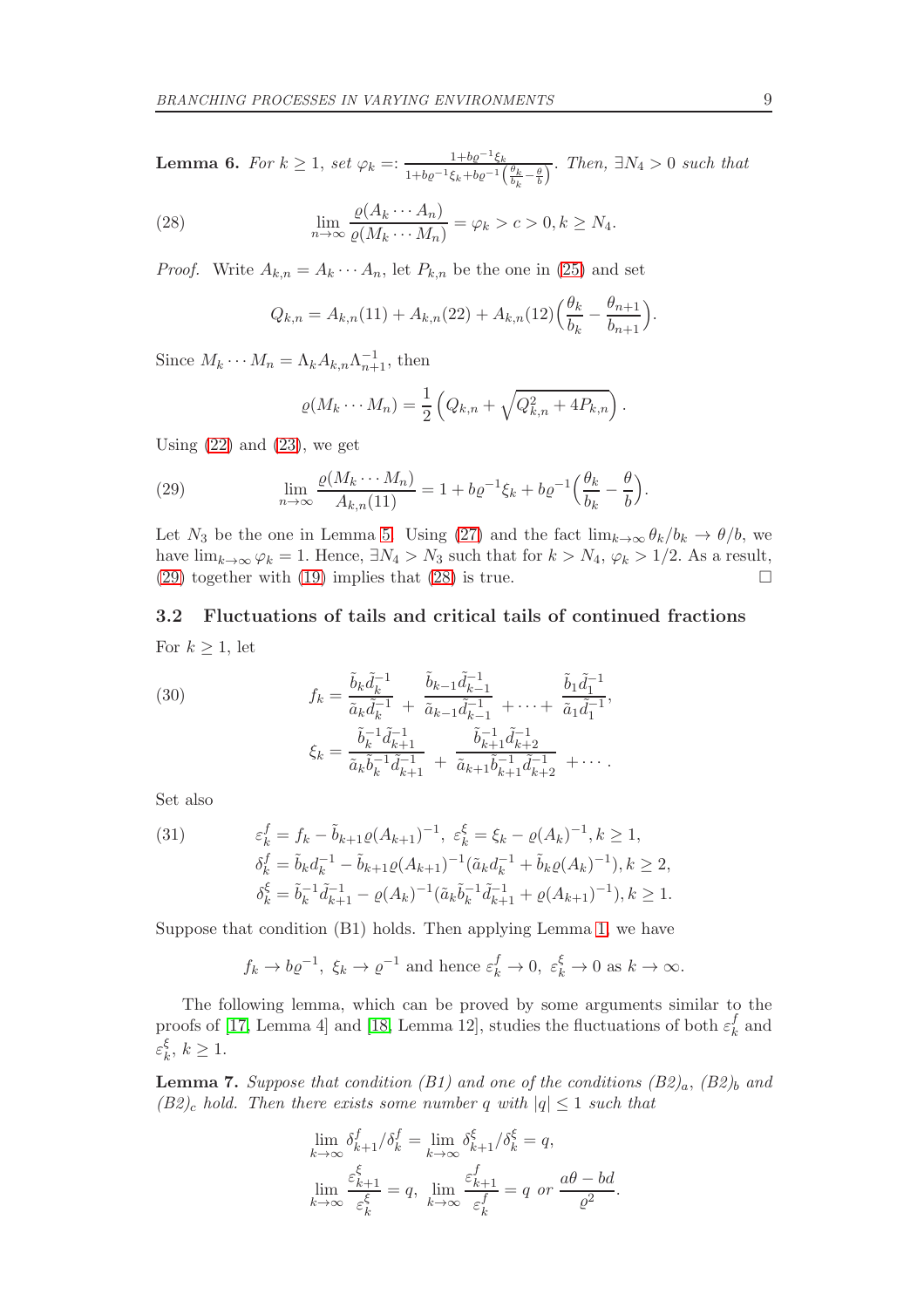### 3.3 Proof of Theorem [2.](#page-3-3)

For  $m \ge k \ge 1$  we write  $x_{k,m} := \frac{e_1 A_k \cdots A_m e_1^k}{\varrho(A_k) \cdots \varrho(A_m)}$  for simplicity. In view of [\(22\)](#page-7-0) and [\(23\)](#page-7-4), to prove [\(11\)](#page-3-4), it suffices to show that  $x_{k,m} \to c(k)$  as  $m \to \infty$  for some  $0 < c(k) < \infty$ .

To begin with, we show first that for fixed  $j \geq 1$ ,  $x_{i,m}, m \geq j$  are uniformly bounded away from 0 and infinity. Indeed, using again the notation  $A_{m,n} = A_m \cdots A_n$ , in view of [\(20\)](#page-7-6) and [\(21\)](#page-7-7), for  $m \ge n \ge j \ge 1$ ,

$$
x_{j,m} = \frac{\mathbf{e}_1 A_j \cdots A_m \mathbf{e}_1^t}{\varrho(A_j) \cdots \varrho(A_m)}
$$
  
= 
$$
\frac{A_{j,n}(11)}{\prod_{i=j}^n \varrho(A_i)} \frac{A_{n+1,m}(11)}{\prod_{i=n+1}^m \varrho(A_i)} + \frac{A_{j,n}(12)}{\prod_{i=j}^n \varrho(A_i)} \frac{A_{n+1,m}(21)}{\prod_{i=n+1}^m \varrho(A_i)}
$$
  
= 
$$
\frac{A_{j,n}(11)}{\prod_{i=j}^n \varrho(A_i)} \frac{A_{n+1,m}(11)}{\prod_{i=n+1}^m \varrho(A_i)} \left(1 + \frac{A_{j,n}(12)}{A_{j,n}(11)} \frac{A_{n+1,m}(21)}{A_{n+1,m}(11)}\right)
$$
  
= 
$$
x_{j,n} x_{n+1,m}(1 + h_{n,j} \xi_{n+1,m}).
$$

Let  $\xi_i, i \geq 1$  be those in Lemma [5.](#page-6-2) Then by [\(22\)](#page-7-0)-[\(24\)](#page-7-1) we get

$$
\lim_{m \to \infty} (1 + h_{n,j} \xi_{n+1,m}) = 1 + h_{n,j} \xi_{n+1},
$$
  

$$
\lim_{n \to \infty} (1 + h_{n,j} \xi_{n+1}) = 1 - \frac{\varrho_1}{\varrho} \in (0, 2).
$$

Thus, we can find a number  $N > N_0$  such that  $0 < c < 1 + h_{n,j} \xi_{n+1} < 2 - c, \forall n \ge N$ , where  $N_0$  is the one in Lemma [2.](#page-5-1)

Now fix  $k > N$ . There is a number  $N_5 > k$  such that for  $m > N_5$ ,

$$
C^{-1} < 1/2(1 + h_{k,j}\xi_{k+1}) < 1 + h_{k,j}\xi_{k+1,m} < 2(1 + h_{k,j}\xi_{k+1}) < C.
$$

Then

<span id="page-9-0"></span>(32) 
$$
C^{-1}x_{j,k}x_{k+1,m} < x_{j,m} < Cx_{j,k}x_{k+1,m}, \forall m > N_5, j \ge 1.
$$

But by Lemma [2,](#page-5-1) we have  $C_{k+1}^{-1} < x_{k+1,m} < C_{k+1}, \forall m \geq k+1$ , with  $C_{k+1} > 0$  certain constant. Let  $\zeta_{k+1} = \max\{x_{k+1,m}, k+1 \leq m \leq N_5\}$  and set  $C_{i,k} = (Cx_{i,k}(\zeta_{k+1} \vee$  $(C_{k+1})$ )  $\vee$  max $\chi_{i\leq m\leq N_5}$   $x_{i,m}$ , where C is the constant in [\(32\)](#page-9-0). Then we have

<span id="page-9-1"></span>(33) 
$$
C_{j,k}^{-1} < x_{j,m} < C_{j,k}, \forall m \ge j \ge 1.
$$

With [\(33\)](#page-9-1) and Lemma [7](#page-8-2) in hands, the rest of the proof of Theorem [2](#page-3-3) is more or less similar to the one of Theorem 1 in [\[17\]](#page-21-12), but there are some differences in details. For convenience of the reader, we provide a complete proof here.

Next, we prove only  $x_{1,m} \to c$  as  $m \to \infty$  for some  $0 < c < \infty$ , since for  $k \geq 2$ the convergence of  $x_{k,m}$  as  $m \to \infty$  can be proved similarly. For simplicity, we write  $x_{1,m}$  as  $x_m$  and taking [\(33\)](#page-9-1) into account, we keep always in mind that

(34) 
$$
x_m = \frac{\mathbf{e}_1 A_1 \cdots A_m \mathbf{e}_1^t}{\varrho(A_1) \cdots \varrho(A_m)} \text{ and } \forall m \ge 1, c_3 \le x_m \le c_4,
$$

where  $0 < c_3 \leq c_4 < \infty$  are proper constants.

<span id="page-9-3"></span>For  $n \geq 1$ , writing  $f_n = \frac{\mathbf{e}_1 A_1 \cdots A_n \mathbf{e}_2^t}{\mathbf{e}_1 A_1 \cdots A_n \mathbf{e}_1^t}$ , then

<span id="page-9-2"></span>(35) 
$$
f_n = \frac{\tilde{b}_n \mathbf{e}_1 A_1 \cdots A_{n-1} \mathbf{e}_1^t}{\mathbf{e}_1 A_1 \cdots A_{n-1} (\tilde{a}_n \mathbf{e}_1^t + \tilde{d}_n \mathbf{e}_2^t)} = \frac{\tilde{b}_n}{\tilde{a}_n + \tilde{d}_n f_{n-1}}.
$$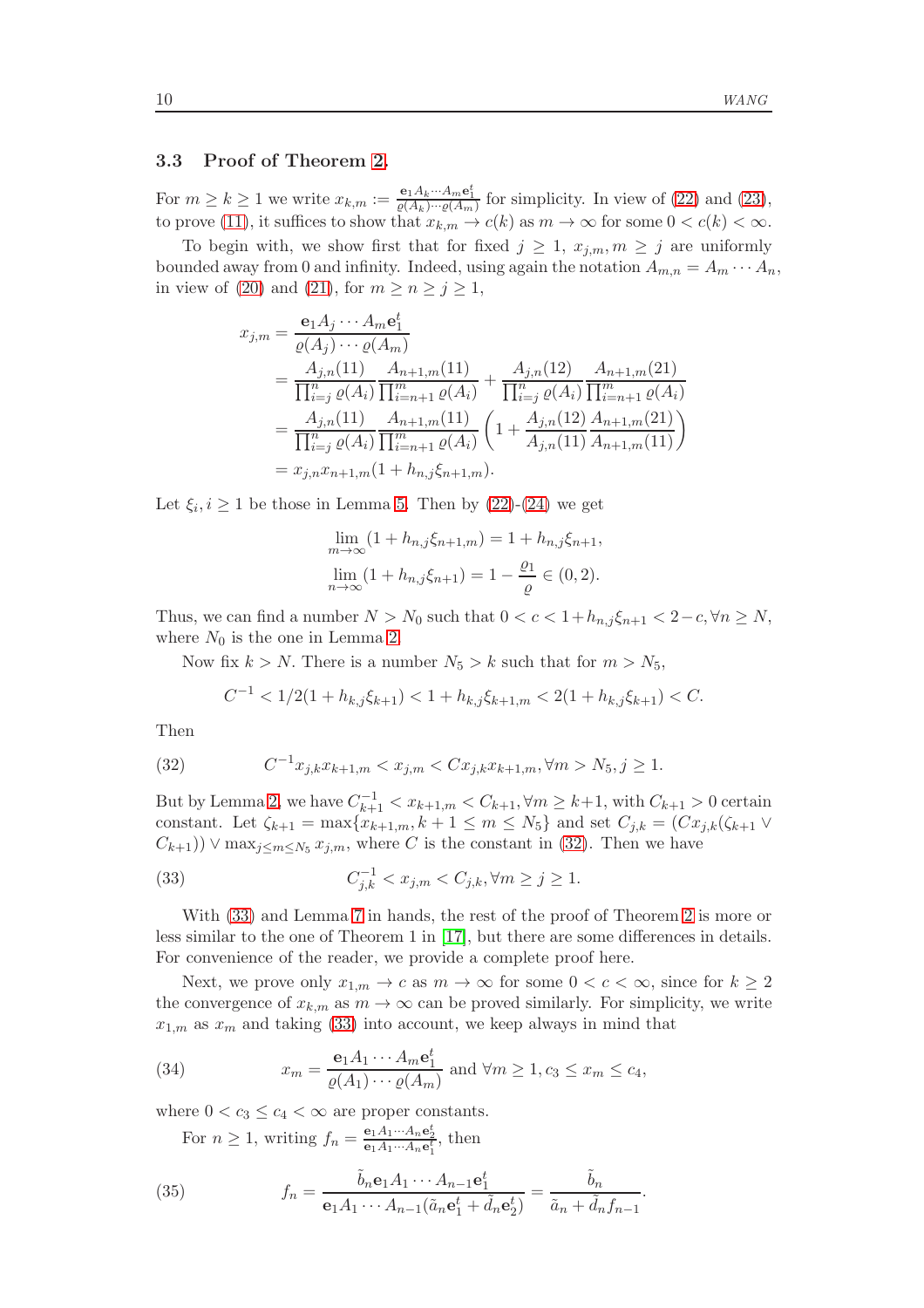Iterating [\(35\)](#page-9-2), we find that  $f_n, n \geq 1$  coincide with the ones defined in [\(30\)](#page-8-3). Therefore, letting  $\varepsilon_n^f, n \ge 1$  be the ones in [\(31\)](#page-8-4), an application of Lemma [7](#page-8-2) yields that for some number q with  $|q| \leq 1$ ,

<span id="page-10-0"></span>(36) 
$$
\lim_{m \to \infty} \frac{\varepsilon_{m+1}^f}{\varepsilon_m^f} = q \text{ or } \frac{a\theta - bd}{\varrho^2}.
$$

It is easy to check that  $0 < \frac{|a\theta - bd|}{\sigma^2}$  $\frac{d^2 - \theta a}{\theta^2} < 1$  since  $a\theta - bd \neq 0$ . Case 1: Suppose  $|q| < 1$ . Then  $\lambda_0 := \max\{|q|, \frac{|a\theta - bd|}{\rho^2}\}$  $\frac{(-\nu a)}{\rho^2}$ } < 1. Fix  $0 < \lambda < \lambda_0$ . By [\(36\)](#page-10-0), there exists some  $m_0 > 0$  such that  $\varepsilon_{m+1}^f$ ε f m  $\begin{array}{c} \begin{array}{c} \begin{array}{c} \begin{array}{c} \end{array} \\ \end{array} \\ \begin{array}{c} \end{array} \end{array} \end{array} \end{array}$  $\leq \lambda$  for all  $m > m_0$ . Hence

<span id="page-10-1"></span>(37) 
$$
\sum_{m=2}^{\infty} |\varepsilon_m^f| = \sum_{m=2}^{\infty} |f_m - \tilde{b}_{m+1}\varrho(A_{m+1})^{-1}| < \infty.
$$

Taking [\(18\)](#page-5-2) into account, for  $m \geq 1$  we have

<span id="page-10-4"></span>(38) 
$$
x_{m+1} - x_m = \frac{\tilde{a}_{m+1} - \varrho(A_{m+1}) + \tilde{d}_{m+1} \frac{e_1 A_1 \cdots A_m e_2^t}{e_1 A_1 \cdots A_m e_1^t}}{\frac{\varrho(A_1) \cdots \varrho(A_{m+1})}{e_1 A_1 \cdots A_m e_1^t}}
$$

$$
= \varrho(A_{m+1})^{-1} x_m (\tilde{a}_{m+1} - \varrho(A_{m+1}) + \tilde{d}_{m+1} f_m)
$$

$$
= \varrho(A_{m+1})^{-1} x_m \tilde{d}_{m+1} (f_m - \tilde{b}_{m+1} \varrho(A_{m+1})^{-1})
$$

$$
= \varrho(A_{m+1})^{-1} x_m \tilde{d}_{m+1} \varepsilon_m^f.
$$

Since  $\varrho(A_m), m \ge 1$  are uniformly bounded away from 0 and  $\infty$ , then by [\(34\)](#page-9-3), we have for some constant  $0 < c_5 < \infty$ ,

<span id="page-10-2"></span>(39) 
$$
|x_{m+1} - x_m| \leq c_5 |\varepsilon_m^f|, \forall m \geq 1.
$$

Taking [\(34\)](#page-9-3), [\(37\)](#page-10-1) and [\(39\)](#page-10-2) together, we conclude that for some constant  $0 < c < \infty$ ,  $\lim_{m\to\infty}x_m=c.$ 

Case 2: Suppose  $q = 1$  and  $\lim_{m \to \infty} \frac{\varepsilon_{m+1}^f}{\varepsilon_f^f}$  $\frac{\epsilon_{m+1}^f}{\epsilon_m^f} = \frac{a\theta-bd}{\varrho^2}$  $\frac{d\theta - bd}{\theta^2}$ . Since  $\frac{|a\theta - bd|}{\theta^2} < 1$ , the proof goes exactly the same as Case 1.

Case 3: Suppose  $q = 1$  and  $\lim_{m \to \infty} \frac{\varepsilon_{m+1}^f}{\varepsilon_f^f}$  $\frac{m+1}{\varepsilon_m^f} = q$ . Then there exists some number  $m_1 > 0$  such that  $\varepsilon_m^f = f_m - \tilde{b}_{m+1}\varrho(A_{m+1})^{-1}, m \geq m_1$  are all strictly positive or strictly negative, and consequently

<span id="page-10-3"></span>(40) 
$$
\frac{\tilde{a}_{m+1} + \tilde{d}_{m+1}f_m}{\tilde{a}_{m+1} + \tilde{d}_{m+1}\tilde{b}_{m+1}\varrho(A_{m+1})^{-1}} < 1
$$
 (or > 1), for all  $m \ge m_1$ .

But

<span id="page-10-5"></span>(41) 
$$
\frac{x_{m+1}}{x_m} = \frac{1}{\varrho(A_{m+1})} \left( \tilde{a}_{m+1} + \tilde{d}_{m+1} \frac{\mathbf{e}_1 A_1 \cdots A_m \mathbf{e}_2^t}{\mathbf{e}_1 A_1 \cdots A_m \mathbf{e}_1^t} \right)
$$

$$
= \frac{1}{\varrho(A_{m+1})} \left( \tilde{a}_{m+1} + \tilde{d}_{m+1} f_m \right) = \frac{\tilde{a}_{m+1} + \tilde{d}_{m+1} f_m}{\tilde{a}_{m+1} + \tilde{d}_{m+1} \tilde{b}_{m+1} \varrho(A_{m+1})^{-1}}.
$$

Thus, by [\(40\)](#page-10-3),  $\frac{x_{m+1}}{x_m} < 1$  (or > 1) for all  $m \geq m_1$ , that is,  $x_m, m \geq m_1$  is monotone in m. As a consequence, it follows from [\(34\)](#page-9-3) that for some constant  $0 < c < \infty$  $\lim_{m\to\infty}x_m=c.$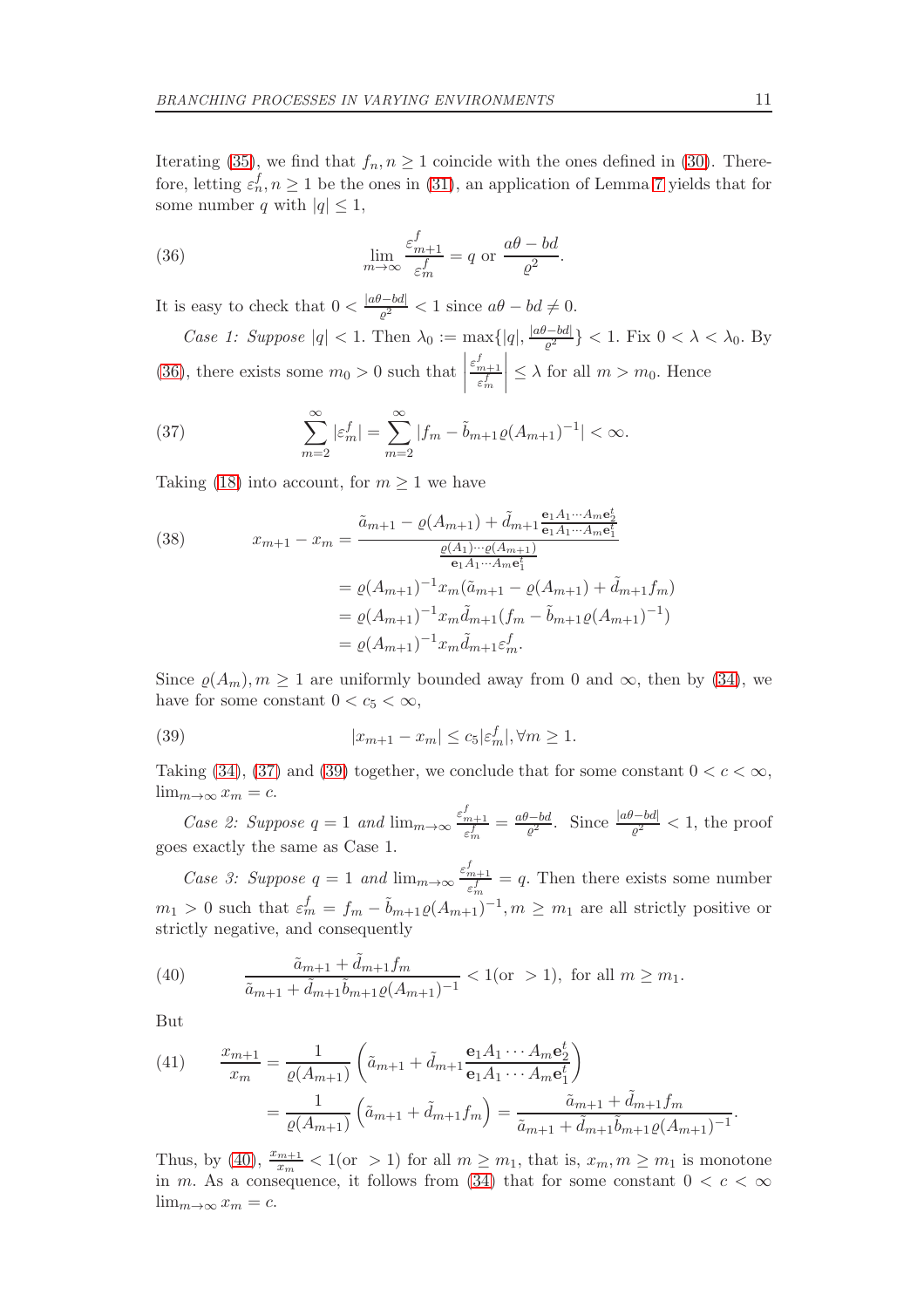Case 4. Suppose that  $q = -1$  and  $\lim_{m \to \infty} \frac{\varepsilon_{m+1}^f}{\varepsilon_m^f}$  $\frac{c_{m+1}^s}{\varepsilon_m^f} = \frac{a\theta-bd}{\varrho^2}$  $\frac{a-bd}{\varrho^2}$ . In this case, the proof is the same as Case 2.

Case 5. Suppose that  $q = -1$  and  $\lim_{m \to \infty} \frac{\varepsilon_{m+1}^f}{\varepsilon_m^f}$  $\frac{m+1}{\varepsilon_m^f}$  = -1. Combining [\(38\)](#page-10-4) with  $(41)$ , we have

$$
\frac{x_{m+1} - x_m}{x_m - x_{m-1}} = \frac{\varrho(A_m)}{\varrho(A_{m+1})} \frac{\tilde{a}_m + \tilde{d}_m f_{m-1}}{\tilde{a}_m + \tilde{d}_m \tilde{b}_m \varrho(A_m)^{-1}} \frac{\tilde{d}_{m+1}}{\tilde{d}_m} \frac{\varepsilon_m^f}{\varepsilon_{m-1}^f} \to -1,
$$

as  $m \to \infty$ . So there exists some number  $m_2 > 0$  such that

$$
\frac{x_{m+1} - x_m}{x_m - x_{m-1}} < 0 \text{ for all } m > m_2.
$$

Since  $\varepsilon_m^f = f_m - \tilde{b}_{m+1}\varrho(A_{m+1})^{-1} \to 0$  as  $m \to \infty$ , then by [\(38\)](#page-10-4), we have  $x_{m+1}-x_m \to$ 0 as  $m \to \infty$ . We thus come to the conclusion that  $x_{m+1} - x_m$  converges to 0 in an alternating manner as  $m \to \infty$ . Therefore,

$$
c := \lim_{m \to \infty} x_m = x_1 + \sum_{m=1}^{\infty} (x_{m+1} - x_m)
$$

<span id="page-11-0"></span>exists and by [\(34\)](#page-9-3), we must have  $0 < c < \infty$ . Theorem [2](#page-3-3) is proved.

4 Product of matrices and continued fractions

Based on Theorem [2,](#page-3-3) the purpose of this section is to finish the proof of Theorem [3.](#page-4-0) Our method is some delicate analysis on continued fractions and their approximants.

### 4.1 Product of matrices expressed in terms of the approximants of continued fractions

Our approach to prove [\(12\)](#page-4-4) is to express  $\mathbf{e}_1 A_k \cdots A_n \mathbf{e}_1^t$  in terms of the approximants of some continued fractions. For  $1 \leq k \leq n$ , set

<span id="page-11-1"></span>(42) 
$$
y_{k,n} := \mathbf{e}_1 A_k \cdots A_n \mathbf{e}_1^t \text{ and } \xi_{k,n} := \frac{y_{k+1,n}}{y_{k,n}}.
$$

Noting that the empty product equals identity, thus  $y_{n+1,n} = 1$ . Therefore,

<span id="page-11-3"></span>(43) 
$$
\xi_{k,n}^{-1} \cdots \xi_{n,n}^{-1} = y_{k,n} = \mathbf{e}_1 A_k \cdots A_n \mathbf{e}_1^t,
$$

<span id="page-11-4"></span>(44) 
$$
\sum_{k=1}^{n+1} \mathbf{e}_1 A_k \cdots A_n \mathbf{e}_1^t = \sum_{k=1}^{n+1} \xi_{k,n}^{-1} \cdots \xi_{n,n}^{-1} = \frac{\sum_{k=1}^{n+1} \xi_{1,n} \cdots \xi_{k-1,n}}{\xi_{1,n} \cdots \xi_{n,n}}.
$$

**Lemma 8.** For  $1 \leq k \leq n$ ,  $\xi_{k,n}$  defined in [\(42\)](#page-11-1) coincides with the one in [\(13\)](#page-4-5) with  $\beta_k = \tilde{b}_k^{-1}$  $_{k}^{-1}\tilde{d}_{k+1}^{-1}$  and  $\alpha_{k} = \tilde{a}_{k}\tilde{b}_{k}^{-1}$  $\tilde{d}_{k+1}^{-1}$ .

*Proof.* Clearly,  $\xi_{n,n} = \frac{1}{y_{n,n}} = \frac{1}{\tilde{a}_n} = \frac{\tilde{b}_n^{-1} \tilde{d}_{n+1}^{-1}}{\tilde{a}_n \tilde{b}_n^{-1} \tilde{d}_{n-1}^{-1}}$  $\frac{a_n}{\tilde{a}_n \tilde{b}_n^{-1} \tilde{d}_{n+1}^{-1}}$ . For  $1 \leq k < n$ , note that

<span id="page-11-2"></span>(45) 
$$
\xi_{k,n} = \frac{y_{k+1,n}}{y_{k,n}} = \frac{\mathbf{e}_1 A_{k+1} \cdots A_n \mathbf{e}_1^t}{\mathbf{e}_1 A_k \cdots A_n \mathbf{e}_1^t} = \frac{\mathbf{e}_1 A_{k+1} \cdots A_n \mathbf{e}_1^t}{(\tilde{a}_k \mathbf{e}_1 + \tilde{b}_k \mathbf{e}_2) A_{k+1} \cdots A_n \mathbf{e}_1^t} = \frac{1}{\tilde{a}_k + \tilde{b}_k \frac{\mathbf{e}_2 A_{k+1} \cdots A_n \mathbf{e}_1^t}{\mathbf{e}_1 A_{k+1} \cdots A_n \mathbf{e}_1^t}} = \frac{1}{\tilde{a}_k + \tilde{b}_k \tilde{d}_{k+1} \frac{\mathbf{e}_1 A_{k+2} \cdots A_n \mathbf{e}_1^t}{\mathbf{e}_1 A_{k+1} \cdots A_n \mathbf{e}_1^t}}
$$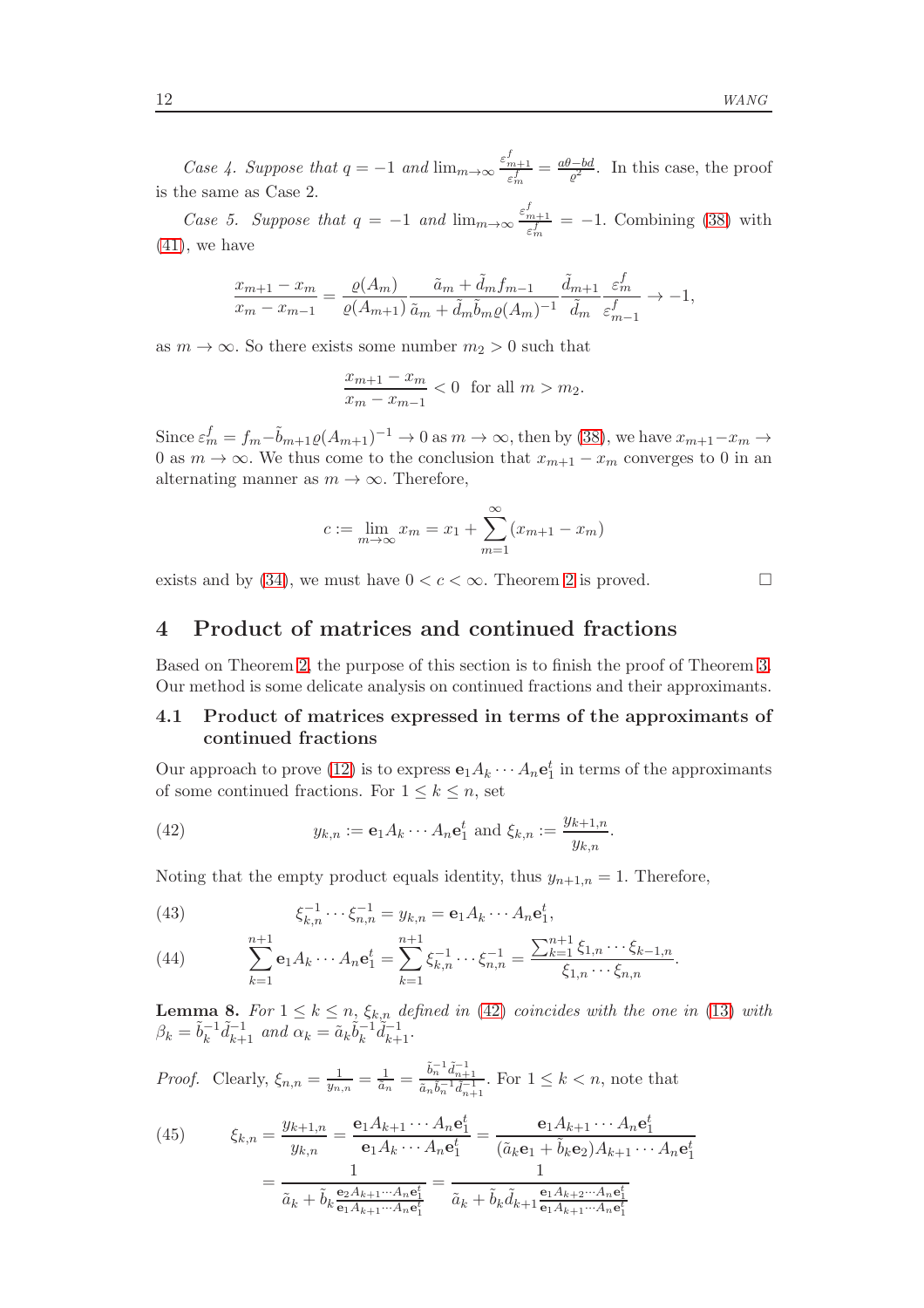$$
= \frac{\tilde{b}_k^{-1}\tilde{d}_{k+1}^{-1}}{\tilde{a}_k\tilde{b}_k^{-1}\tilde{d}_{k+1}^{-1} + \xi_{k+1,n}}
$$

Thus, the lemma can be proved by iterating  $(45)$ .

In the remainder of this section, we always assume that all conditions of Theorem [3](#page-4-0) hold and  $\xi_k, \xi_{k,n}, n \geq k \geq 1$  are those defined in [\(13\)](#page-4-5) and [\(14\)](#page-4-2) with  $\beta_k = \tilde{b}_k^{-1}$  $_{k}^{-1} \tilde{d}_{k+}^{-1}$  $k+1$ and  $\alpha_k = \tilde{a}_k \tilde{b}_k^{-1}$  $\bar{k}_{k+1}^{-1}\tilde{d}_{k+1}^{-1}$ . Then we have

$$
\lim_{k \to \infty} \beta_k =: \beta = (bd - a\theta)^{-1} \neq 0 \text{ and } \lim_{k \to \infty} \alpha_k =: \alpha = \frac{a + \theta}{bd - a\theta} \neq 0.
$$

Consequently, it follows from Lemma [1](#page-4-3) that

<span id="page-12-1"></span>(46) 
$$
\lim_{n \to \infty} \xi_{k,n} = \xi_k, \lim_{k \to \infty} \xi_k =: \xi = \frac{\alpha}{2} \left( \sqrt{1 + 4\beta/\alpha^2} - 1 \right) = \varrho^{-1} > 0.
$$

.

Moreover, by  $(15)$  and  $(42)$  we have

<span id="page-12-2"></span>(47) 
$$
\xi_k > 0, \xi_{k,n} > 0, \ \forall n \geq k \geq 1.
$$

In view of [\(43\)](#page-11-3) and [\(44\)](#page-11-4), the following proposition is crucial to prove Theorem [3.](#page-4-0)

<span id="page-12-6"></span>**Proposition 1.** As  $n \to \infty$ , we have

<span id="page-12-0"></span>(48) 
$$
\xi_{1,n} \cdots \xi_{n,n} \sim c\varrho(A_1)^{-1} \cdots \varrho(A_n)^{-1},
$$

<span id="page-12-3"></span>(49) 
$$
\xi_{1,n}\cdots\xi_{n,n}\sim c\xi_1\cdots\xi_n,
$$

<span id="page-12-4"></span>(50) 
$$
\sum_{k=1}^{n+1} \xi_{1,n} \cdots \xi_{k-1,n} \sim c \sum_{k=1}^{n+1} \xi_1 \cdots \xi_{k-1}.
$$

Proof. To begin with, taking [\(15\)](#page-5-4) and [\(43\)](#page-11-3) into consideration, applying Theorem [2,](#page-3-3) we obtain [\(48\)](#page-12-0). Since  $bd \neq a\theta$  and  $\lim_{k\to\infty} \tilde{d}_k = b^{-1}(bd - a\theta) \neq 0$ , there exist  $k_0 > 0$ and  $\varepsilon > 0$  such that

<span id="page-12-5"></span>(51) either 
$$
\tilde{d}_k \le -\varepsilon
$$
,  $\forall k \ge k_0$  or  $\tilde{d}_k \ge \varepsilon$ ,  $\forall k \ge k_0$ .

In view of [\(46\)](#page-12-1) and [\(47\)](#page-12-2), if we can show that for some  $k_0 > 0$ ,  $\xi_{k_0,n} \cdots \xi_{n,n} \sim$  $c\xi_{k_0}\cdots\xi_n$  and  $\sum_{k=k_0}^{n+1}\xi_{k_0,n}\cdots\xi_{k-1,n} \sim c\sum_{k=k_0}^{n+1}\xi_{k_0}\cdots\xi_{k-1}$  as  $n \to \infty$ , then [\(49\)](#page-12-3) and [\(50\)](#page-12-4) are also true. Therefore, instead of [\(51\)](#page-12-5), we assume  $\exists \varepsilon > 0$  such that either  $d_k \leq -\varepsilon$ ,  $\forall k \geq 1$  $\forall k \geq 1$  or  $d_k \geq \varepsilon$ ,  $\forall k \geq 1$ . If  $\tilde{d}_k \geq \varepsilon$ ,  $\forall k \geq 1$ , then Proposition 1 has been proved in [\[18\]](#page-21-11), see Lemma 10 therein. Thus we need only to deal with the case

<span id="page-12-7"></span>(52) 
$$
\exists \varepsilon > 0 \text{ such that } \tilde{d}_k \leq -\varepsilon, \ \forall k \geq 1.
$$

To prove [\(49\)](#page-12-3) and [\(50\)](#page-12-4), we need the following two lemmas, whose proof will be postponed to the end of this subsection.

<span id="page-12-8"></span>**Lemma 9.** Suppose that [\(52\)](#page-12-7) holds and fix  $k \geq 1$ . Then  $\xi_{k,n}, n \geq k$  is monotone increasing in n and thus  $\xi_{k,n} < \xi_k, n \geq k$ .

<span id="page-12-9"></span>**Lemma 10.** Suppose that [\(52\)](#page-12-7) holds. Then  $\exists 0 \leq r \leq 1$  and  $k_1 > 0$  such that  $\xi_{k,n}-\xi_k$  $\frac{\varsigma_{k,n}-\varsigma_{k}}{\varsigma_{k+1,n}-\varsigma_{k+1}} \leq r, \forall n > k > k_1$ , and consequently

$$
\xi_k - \xi_{k,n} \le r^{n-k}(\xi_n - \xi_{n,n}), \forall n \ge k > k_1.
$$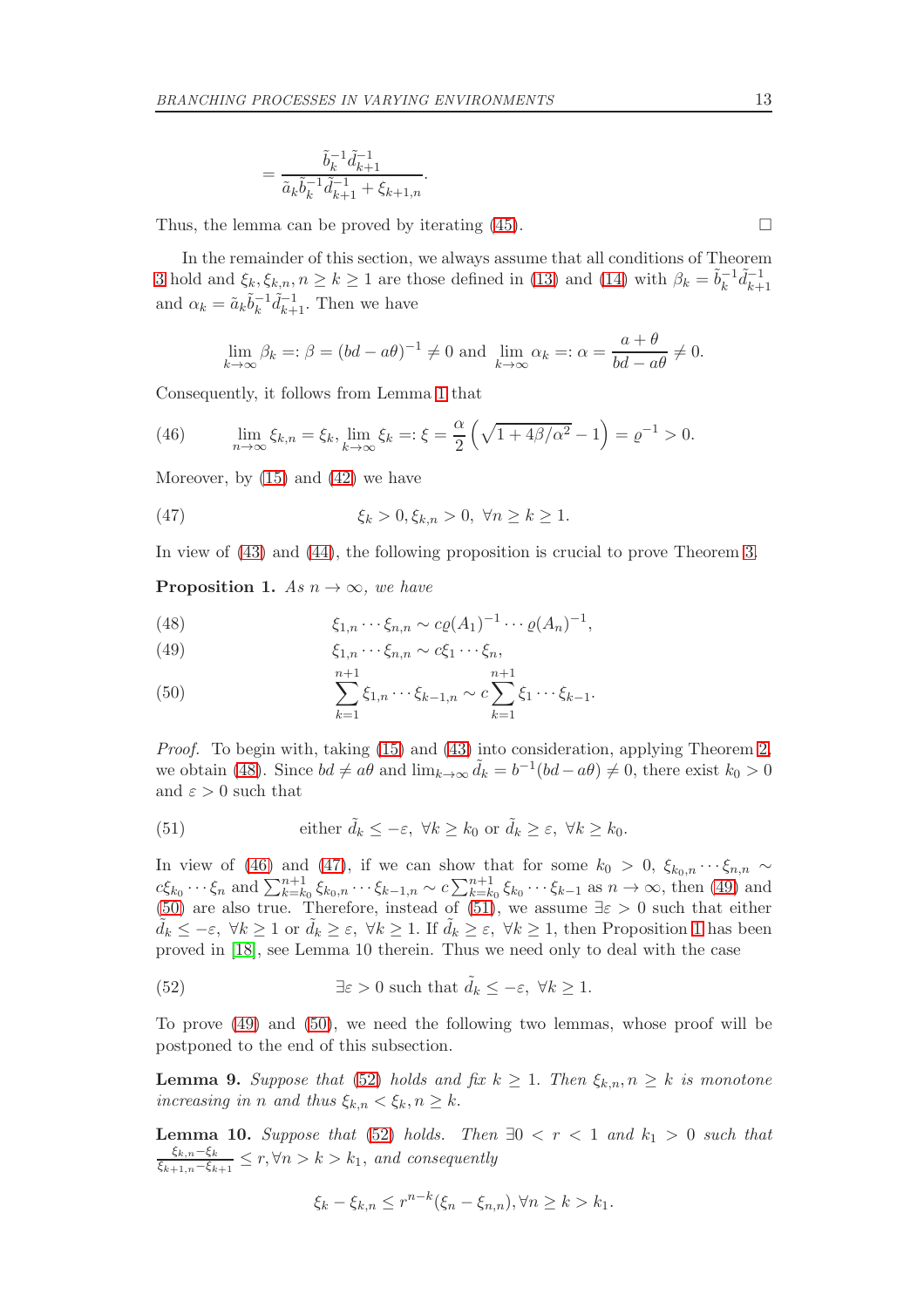With Lemma [9](#page-12-8) and Lemma [10](#page-12-9) in hands, we show next that

<span id="page-13-2"></span>(53) 
$$
\exists c > 0 \text{ such that } c < \frac{\xi_{1,n} \cdots \xi_{n,n}}{\xi_1 \cdots \xi_n} < 1, n \ge 1.
$$

Indeed, applying Lemma [9,](#page-12-8) we get

<span id="page-13-0"></span>(54) 
$$
\xi_{1,n}\xi_{2,n}\cdots\xi_{n,n} < \xi_1\xi_2\cdots\xi_n, n \geq 1.
$$

For a lower bound, notice that  $\xi_{k,n} > 0, \forall n \ge k > 1$  and  $\xi_{n,n} = \tilde{a}_n^{-1} \to (a + \theta)^{-1}$  as  $n \to \infty$ . Then by [\(46\)](#page-12-1), [\(47\)](#page-12-2) and Lemma [9,](#page-12-8) we have

<span id="page-13-5"></span>(55) 
$$
c^{-1} < \xi_n < c \text{ and } c^{-1} < \xi_n - \xi_{n,n} < c, \forall n \ge 1,
$$

for some number  $c > 0$ . Therefore, letting r be the one in Lemma [10,](#page-12-9) there is a number  $k_2 > 0$  such that

$$
1 - \frac{(\xi_n - \xi_{n,n})r^{k_2}}{\inf_{k \ge 1} \xi_k} > 0, \forall n \ge 1.
$$

With  $k_1$  the number in Lemma [10,](#page-12-9) applying Lemma 10, we have for n large enough,

$$
\frac{\xi_{k_1+1,n}\cdots\xi_{n,n}}{\xi_{k_1+1}\cdots\xi_n} = \frac{(\xi_{k_1+1,n} - \xi_{k_1+1})}{\xi_{k_1+1}} \frac{\xi_{k_1+2,n}\cdots\xi_{n,n}}{\xi_{k_1+2}\cdots\xi_n} + \frac{\xi_{k_1+2,n}\cdots\xi_{n,n}}{\xi_{k_1+2}\cdots\xi_n}
$$
\n
$$
\geq \left(1 - \frac{(\xi_n - \xi_{n,n})r^{n-k_1-1}}{\xi_{k_1+1}}\right) \frac{\xi_{k_1+2,n}\cdots\xi_{n,n}}{\xi_{k_1+2}\cdots\xi_n},
$$

which implies  $\underline{\lim}_{n\to\infty} \frac{\xi_{k_1+1,n}\cdots\xi_{n,n}}{\xi_{k_1+1}\cdots\xi_n}$  $\frac{\xi_{k_1+1,n}\cdots\xi_{n,n}}{\xi_{k_1+1}\cdots\xi_n} \ \geq \ \underline{\lim}_{n\to\infty} \frac{\xi_{k_1+2,n}\cdots\xi_{n,n}}{\xi_{k_1+2}\cdots\xi_n}$  $\frac{\xi_{k_1+2,n}\cdots\xi_{n,n}}{\xi_{k_1+2}\cdots\xi_n}$ . Using the same tricky times and again, we get

$$
\underline{\lim}_{n \to \infty} \frac{\xi_{k_1+1,n} \cdots \xi_{n,n}}{\xi_{k_1+1} \cdots \xi_n} > \underline{\lim}_{n \to \infty} \frac{\xi_{n-k_2,n} \cdots \xi_{n,n}}{\xi_{n-k_2} \cdots \xi_n}.
$$

Consequently, since  $\lim_{n\to\infty} \xi_{k,n} = \xi_k$  and  $\lim_{n\to\infty} \frac{\xi_{n-k_2,n}\cdots\xi_{n,n}}{\xi_{n-k_2}\cdots\xi_n}$  $\frac{(-k_2, n \cdots \zeta n, n}{\xi_{n-k_2} \cdots \xi_n} = c$  for some number  $c > 0$ , we have

<span id="page-13-1"></span>(56) 
$$
\lim_{n \to \infty} \frac{\xi_{1,n} \cdots \xi_{n,n}}{\xi_1 \cdots \xi_n} = \lim_{n \to \infty} \frac{\xi_{k_1+1,n} \cdots \xi_{n,n}}{\xi_{k_1+1} \cdots \xi_n} \ge \lim_{n \to \infty} \frac{\xi_{n-k_2,n} \cdots \xi_{n,n}}{\xi_{n-k_2} \cdots \xi_n} = c > 0.
$$

Taking [\(54\)](#page-13-0) and [\(56\)](#page-13-1) together, we finish the proof of [\(53\)](#page-13-2).

Now, we are ready to prove [\(49\)](#page-12-3). In view of [\(48\)](#page-12-0), it suffices to show

<span id="page-13-4"></span>(57) 
$$
\xi_1 \cdots \xi_n \sim \varrho(A_1)^{-1} \cdots \varrho(A_n)^{-1}, \text{ as } n \to \infty.
$$

To this end, write  $x_n = \frac{\xi_1 \cdots \xi_n}{\varrho(A_1)^{-1} \cdots \varrho(A_n)^{-1}}, n \ge 1$ . Then taking [\(48\)](#page-12-0) and [\(53\)](#page-13-2) together, we get

<span id="page-13-3"></span>(58) 
$$
C^{-1} < x_n < C, \ \forall n \ge 1.
$$

With [\(58\)](#page-13-3) in hand, using Lemma [7](#page-8-2) and mimicking the proof of the convergence of  $x_k$  in the proof of Theorem [2,](#page-3-3) we can show that  $\lim_{n\to\infty} x_n = c$  for some number  $c > 0$ . Consequently, [\(57\)](#page-13-4) is proved and so is [\(49\)](#page-12-3).

Finally, we turn to prove [\(50\)](#page-12-4). For the case  $\rho < 1$ , the proof is the same as the one in [\[18,](#page-21-11) Lemma 10]. Thus we need only to prove the case  $\rho \geq 1$ . Suppose now  $\rho \geq 1$ . In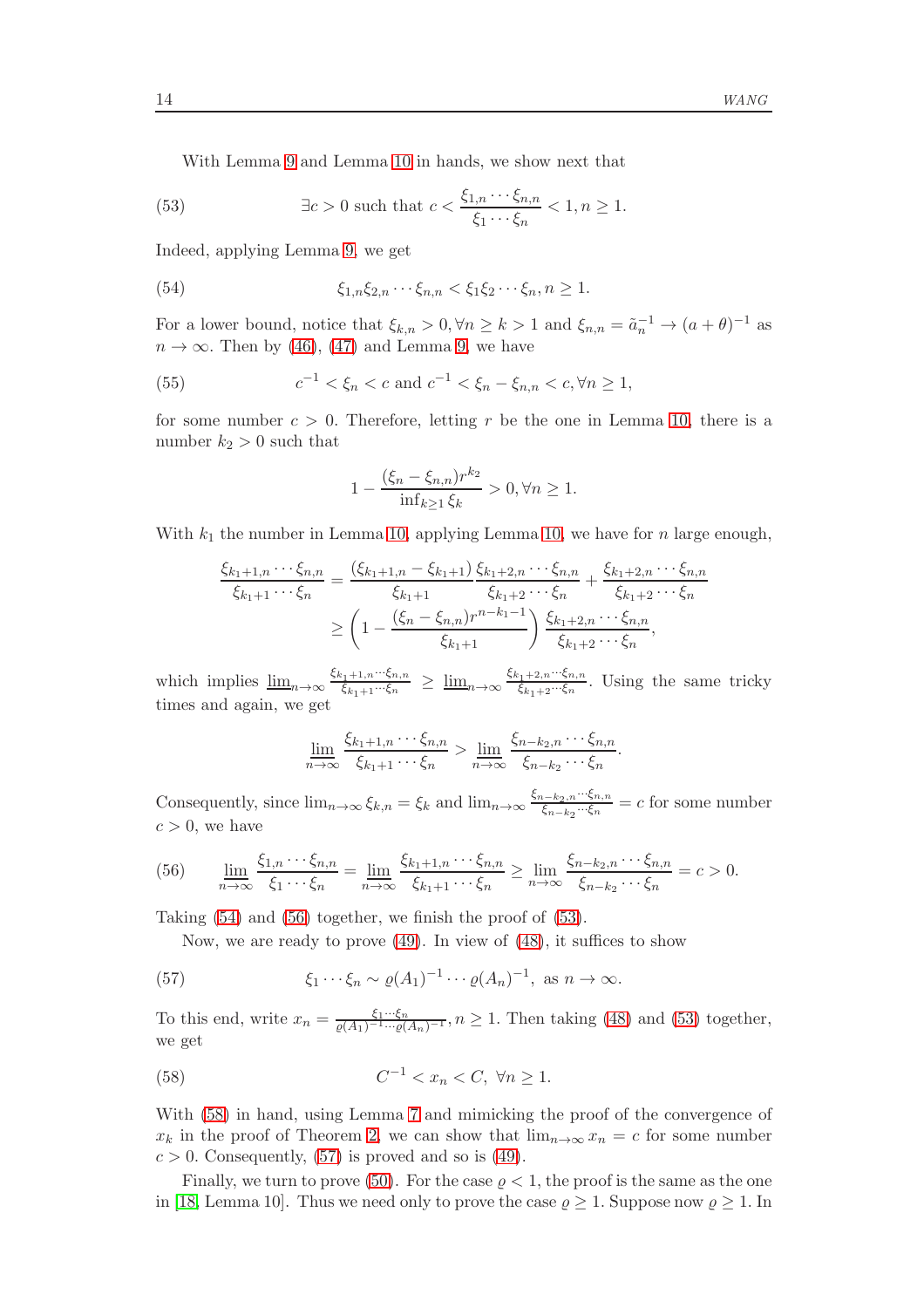order to prove [\(50\)](#page-12-4), it suffices to show  $\lim_{n\to\infty} \frac{\sum_{k=1}^{n} \xi_{1,n} \cdots \xi_{k,n} - \sum_{k=1}^{n} \xi_{1} \cdots \xi_{k}}{\sum_{k=1}^{n} \xi_{1} \cdots \xi_{k}}$  $\frac{\sum_{k=1}^{n} \xi_1 \cdots \xi_k}{\sum_{k=1}^{n} \xi_1 \cdots \xi_k} = 0$  which is equivalent to

<span id="page-14-0"></span>(59) 
$$
\lim_{n \to \infty} \frac{\sum_{j=1}^{n-k_1} \prod_{k=k_1+1}^{k_1+j} \xi_{k,n}}{\sum_{j=1}^{n-k_1} \prod_{k=k_1+1}^{k_1+j} \xi_k} = 1
$$

since  $\lim_{k\to\infty} \xi_{k,n} = \xi_k > 0$ , where  $k_1$  is the number in Lemma [10.](#page-12-9) To prove [\(59\)](#page-14-0), on one hand, note that by Lemma [9](#page-12-8) we have  $\xi_{k,n} < \xi_k, \forall n \geq k \geq 1$  which implies

<span id="page-14-5"></span>(60) 
$$
\sum_{j=1}^{n-k_1} \prod_{k=k_1+1}^{k_1+j} \xi_{k,n} < \sum_{j=1}^{n-k_1} \prod_{k=k_1+1}^{k_1+j} \xi_k, \forall n \ge k_1.
$$

On the other hand, taking the lemmas [9](#page-12-8) and [10](#page-12-9) into account, we have for  $n \geq k_1$ 

$$
\sum_{j=1}^{n-k_1} \prod_{k=k_1+1}^{k_1+j} \xi_{k,n} = \xi_{k_1+1} \sum_{j=1}^{n-k_1} \prod_{k=k_1+2}^{k_1+j} \xi_{k,n} + (\xi_{k_1+1,n} - \xi_{k_1+1}) \sum_{j=1}^{n-k_1} \prod_{k=k_1+2}^{k_1+j} \xi_{k,n}
$$
  

$$
\geq \xi_{k_1+1} + \xi_{k_1+1} \sum_{j=2}^{n-k_1} \prod_{k=k_1+2}^{k_1+j} \xi_{k,n} + (\xi_{n,n} - \xi_n) r^{n-(k_1+1)} \sum_{j=2}^{n-k_1} \prod_{k=k_1+1}^{k_1+j} \xi_k.
$$

Iterating the above inequality, we get

<span id="page-14-4"></span>(61) 
$$
\sum_{j=1}^{n-k_1} \prod_{k=k_1+1}^{k_1+j} \xi_{k,n} > \sum_{j=1}^{n-k_1} \prod_{k=k_1+1}^{k_1+j} \xi_k
$$

$$
+ (\xi_{n,n} - \xi_n) \sum_{i=0}^{n-(k_1+1)} \left( \prod_{k=k_1+1}^{k_1+i} \xi_k \right) r^{n-(k_1+i+1)} \sum_{j=i+1}^{n-k_1} \prod_{k=k_1+i+2}^{k_1+j} \xi_k
$$

$$
=: (I) + (II).
$$

It follows from [\(55\)](#page-13-5) that the absolute value of the second term (II) equals to

<span id="page-14-3"></span>(62) 
$$
(\xi_n - \xi_{n,n}) \sum_{i=0}^{n-(k_1+1)} \frac{r^{n-(k_1+i+1)}}{\xi_{k_1+i+1}} \left( \prod_{k=k_1+1}^{k_1+i+1} \xi_k \right) \sum_{j=i+1}^{n-k_1} \prod_{k=k_1+i+2}^{k_1+j} \xi_k
$$

$$
\leq c \sum_{i=0}^{n-(k_1+1)} r^{n-(k_1+i+1)} \left( \prod_{k=k_1+1}^{k_1+i+1} \xi_k \right) \sum_{j=i+1}^{n-k_1} \prod_{k=k_1+i+2}^{k_1+j} \xi_k.
$$

Clearly, for any  $0 \leq i \leq n - (k_1 + 1)$ ,

<span id="page-14-1"></span>(63) 
$$
\frac{\left(\prod_{k=k_1+1}^{k_1+i+1} \xi_k\right) \sum_{j=i+1}^{n-k_1} \prod_{k=k_1+i+2}^{k_1+j} \xi_k}{\sum_{j=1}^{n-k_1} \prod_{k=k_1+1}^{k_1+j} \xi_k} \le 1
$$

and an application of [\[18,](#page-21-11) Lemma 8] yields that

<span id="page-14-2"></span>(64) 
$$
\lim_{n \to \infty} \frac{\prod_{k=k_1+1}^{n-i} \xi_k}{\sum_{j=1}^{n-k_1} \prod_{k=k_1+1}^{k_1+j} \xi_k} = 0, \forall i \ge 1,
$$

since  $\xi_k > 0, \forall k \ge 1$  and  $\lim_{k \to \infty} \xi_k = \varrho^{-1} \le 1$ .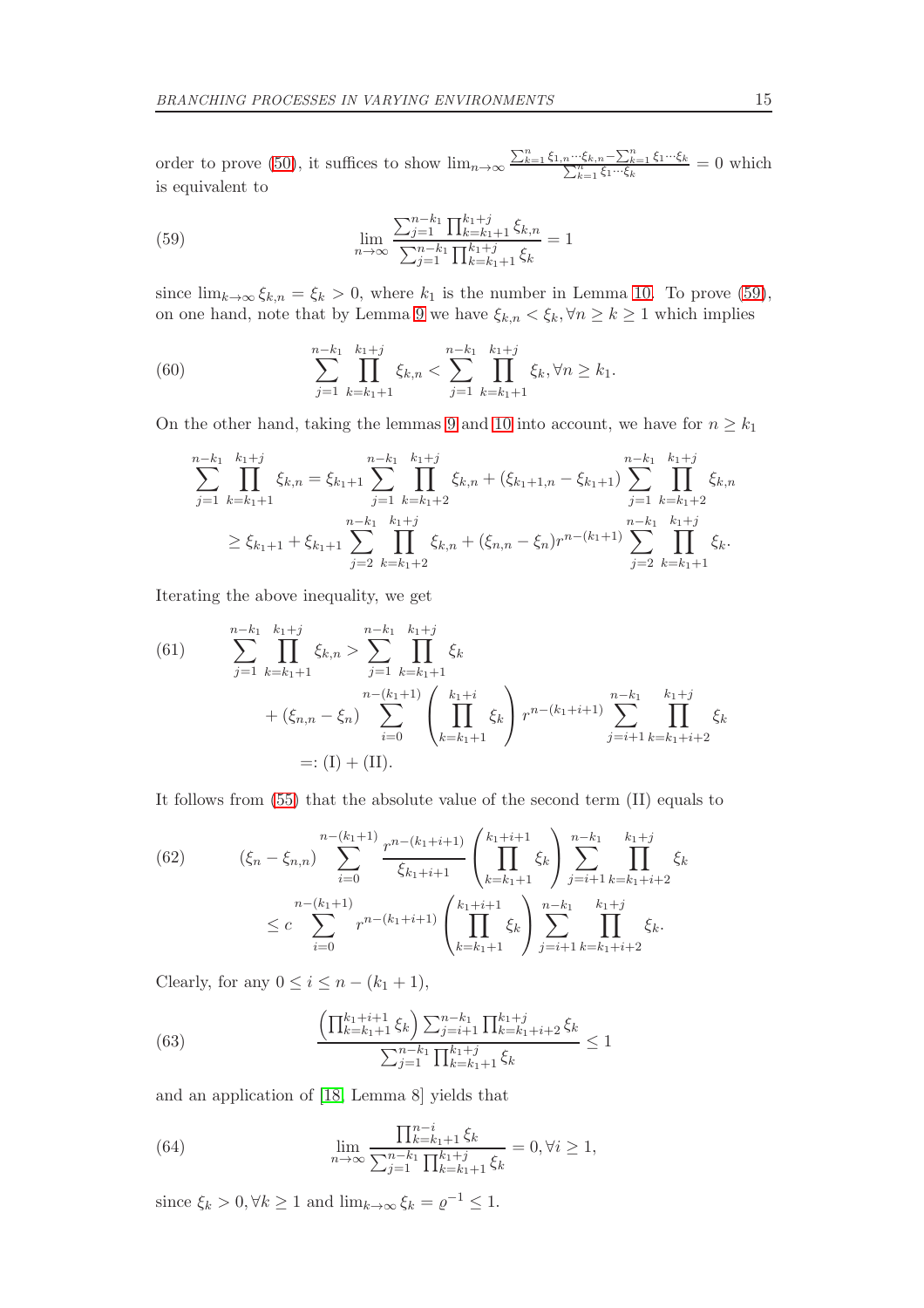Let  $\varepsilon > 0$  be an arbitrary number and fix  $k_3$  such that  $r^{k_3} < \varepsilon$ . Then using [\(63\)](#page-14-1) and [\(64\)](#page-14-2), we have from [\(62\)](#page-14-3) that

$$
\overline{\lim}_{n \to \infty} \frac{|(II)|}{\sum_{j=1}^{n-k_1} \prod_{k=k_1+1}^{k_1+j} \xi_k} \leq c \overline{\lim}_{n \to \infty} \sum_{i=0}^{n-(k_1+1)-k_3} r^{n-(k_1+i+1)}
$$
\n
$$
+ c \overline{\lim}_{n \to \infty} \sum_{i=n-k_1-k_3}^{n-(k_1+1)} r^{n-(k_1+i+1)} \frac{\left(\prod_{k=k_1+1}^{k_1+i+1} \xi_k\right) \sum_{j=i+1}^{n-k_1} \prod_{k=k_1+i+2}^{k_1+j} \xi_k}{\sum_{j=1}^{n-k_1} \prod_{k=k_1+1}^{k_1+j} \xi_k}
$$
\n
$$
= c \overline{\lim}_{n \to \infty} \sum_{i=0}^{n-(k_1+1)-k_3} r^{n-(k_1+i+1)} = cr^{k_3}/(1-r)
$$
\n
$$
\leq c\varepsilon/(1-r).
$$

Since  $\varepsilon > 0$  is arbitrary,  $\overline{\lim}_{n \to \infty} \frac{|(\text{II})|}{\sum_{j=1}^{n-k_1} \prod_{k=k_1+1}^{k_1+j} \xi_k}$  $= 0$ , which together with  $(61)$ implies that

<span id="page-15-0"></span>(65) 
$$
\lim_{n \to \infty} \frac{\sum_{j=1}^{n-k_1} \prod_{k=k_1+1}^{k_1+j} \xi_{k,n}}{\sum_{j=1}^{n-k_1} \prod_{k=k_1+1}^{k_1+j} \xi_k} = 1.
$$

Putting [\(60\)](#page-14-5) and [\(65\)](#page-15-0) together, we can infer that [\(59\)](#page-14-0) is true and thus Proposition [1](#page-12-6) is proved.  $\Box$ 

To end this subsection, we give the proof of Lemma [9](#page-12-8) and Lemma [10.](#page-12-9) *Proof of Lemma [9.](#page-12-8)* We see from [\(15\)](#page-5-4) and [\(42\)](#page-11-1) that  $\xi_{k,n} > 0$  for all  $n \geq k \geq 1$ . Since  $\forall k \geq 1$ ,  $\tilde{a}_k > 0$ ,  $\tilde{b}_k > 0$  and  $\tilde{d}_k < -\varepsilon < 0$  for some  $\varepsilon > 0$ , we always have  $\alpha_k < 0, \beta_k < 0, \forall k \ge 1$ . Now fix  $k \ge 1$  and for  $n \ge k$ , write

<span id="page-15-1"></span>(66) 
$$
C_{k,n} = \alpha_n C_{k,n-1} + \beta_n C_{k,n-2}, D_{k,n} = \alpha_n D_{k,n-1} + \beta_n D_{k,n-2}
$$

with initial values

<span id="page-15-2"></span>(67) 
$$
C_{k-2} = D_{k-1} = 1, C_{k-1} = D_{k-2} = 0.
$$

Then by Euler-Minding formula (see [\[14\]](#page-21-15), (1.2.14) on page 7) we obtain

$$
\xi_{k,n} = \frac{C_{k,n}}{D_{k,n}} = -\sum_{j=k}^{n} \frac{\prod_{i=k}^{j}(-\beta_i)}{D_{k,j}D_{k,j-1}}
$$

which leads to

<span id="page-15-3"></span>(68) 
$$
\xi_{k,n+1} - \xi_{k,n} = -\frac{\prod_{i=k}^{n+1} (-\beta_j)}{D_{k,n+1} D_{k,n}}, n \ge k.
$$

By induction, we have from [\(66\)](#page-15-1) and [\(67\)](#page-15-2) that

$$
\begin{pmatrix}\nD_{k,n} & D_{k,n-1} \\
C_{k,n} & C_{k,n-1}\n\end{pmatrix} = \begin{pmatrix}\n\alpha_k & 1 \\
\beta_k & 0\n\end{pmatrix} \cdots \begin{pmatrix}\n\alpha_n & 1 \\
\beta_n & 0\n\end{pmatrix}
$$
\n
$$
= \left(\prod_{i=k}^n \tilde{b}_i \tilde{d}_{i+1}\right)^{-1} \begin{pmatrix}\n\tilde{a}_k & \tilde{b}_k \tilde{d}_{k+1} \\
1 & 0\n\end{pmatrix} \cdots \begin{pmatrix}\n\tilde{a}_n & \tilde{b}_n \tilde{d}_{n+1} \\
1 & 0\n\end{pmatrix}
$$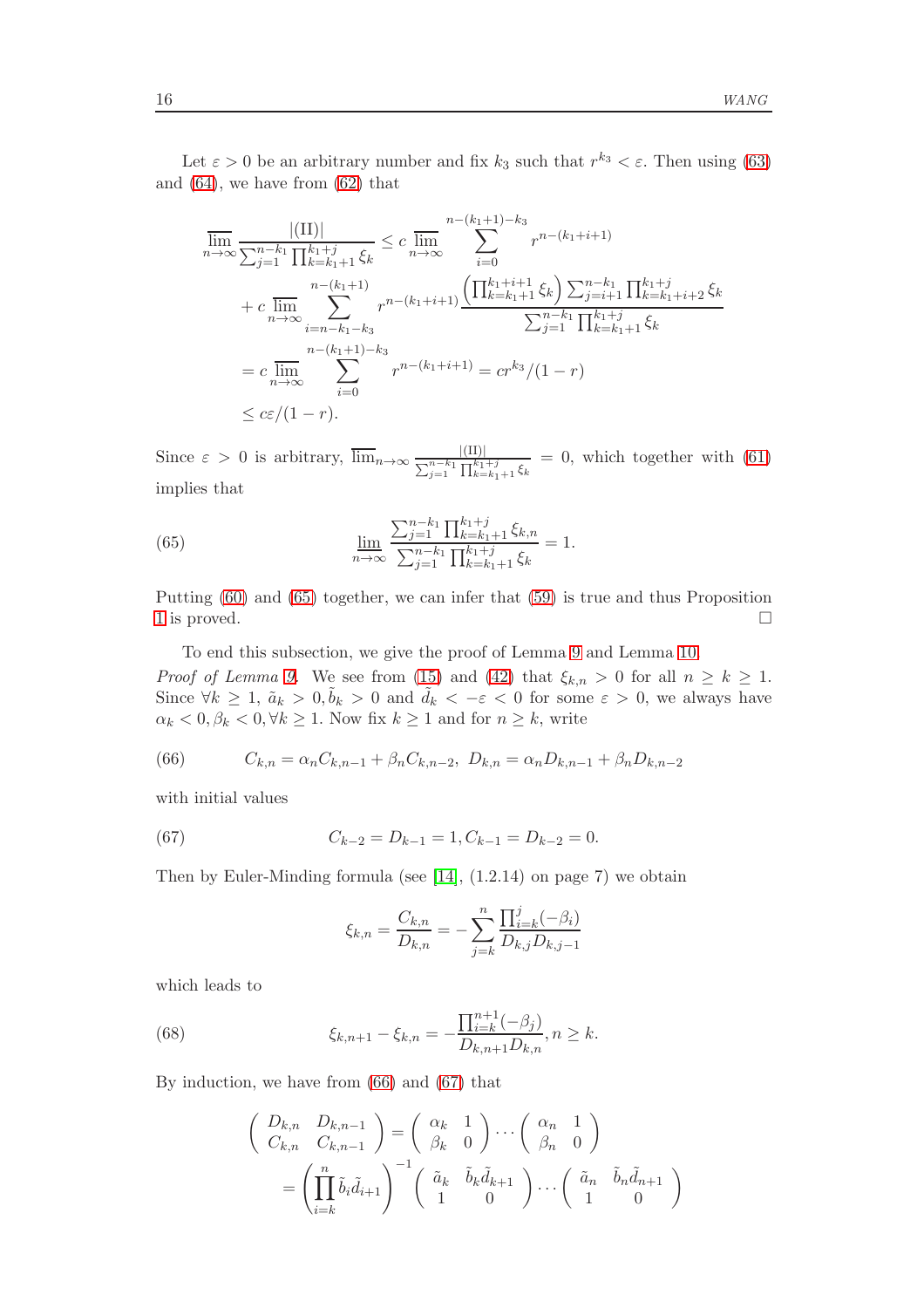$$
= \left(\prod_{i=k}^n \tilde{b}_i \tilde{d}_{i+1}\right)^{-1} \begin{pmatrix} 1 & 0 \\ 0 & \tilde{d}_k^{-1} \end{pmatrix} A_k \cdots A_n \begin{pmatrix} 1 & 0 \\ 0 & \tilde{d}_{n+1} \end{pmatrix}
$$

where for the third equality we use the facts

$$
\begin{pmatrix}\n\tilde{a}_i & \tilde{b}_i \tilde{d}_{i+1} \\
1 & 0\n\end{pmatrix} = \begin{pmatrix}\n\tilde{a}_i & \tilde{b}_i \\
1 & 0\n\end{pmatrix} \begin{pmatrix}\n1 & 0 \\
0 & \tilde{d}_{i+1}\n\end{pmatrix},
$$
\n
$$
A_i = \begin{pmatrix}\n\tilde{a}_i & \tilde{b}_i \\
\tilde{d}_i & 0\n\end{pmatrix} = \begin{pmatrix}\n1 & 0 \\
0 & \tilde{d}_i\n\end{pmatrix} \begin{pmatrix}\n\tilde{a}_i & \tilde{b}_i \\
1 & 0\n\end{pmatrix}, i \ge 1.
$$

As a consequence, taking [\(15\)](#page-5-4) and [\(16\)](#page-5-5) into account we get

<span id="page-16-0"></span>(69) 
$$
\frac{D_{k,n-1}}{D_{k,n}} = \tilde{d}_{n+1} \frac{\mathbf{e}_1 A_k \cdots A_n \mathbf{e}_2}{\mathbf{e}_1 A_k \cdots A_n \mathbf{e}_1} < 0, \forall n \ge k.
$$

Putting [\(68\)](#page-15-3) and [\(69\)](#page-16-0) together, we conclude that

$$
\xi_{k,n+1} - \xi_{k,n} > 0, \forall n \ge k \ge 1,
$$

that is to say,  $\xi_{k,n}, n \geq k$  is monotone increasing in n. Lemma [9](#page-12-8) is proved.  $\square$ 

*Proof of Lemma [10](#page-12-9).* Taking Lemma [9](#page-12-8) into account, since  $\xi_{k,n} > 0$ ,  $\forall n \geq k \geq 1$ , then by some easy computation, we have from [\(13\)](#page-4-5) and [\(14\)](#page-4-2) that

$$
0 < \frac{\xi_{k,n} - \xi_k}{\xi_{k+1,n} - \xi_{k+1}} = -\frac{\xi_{k,n}}{\alpha_k + \xi_{k+1}} < -\frac{\xi_k}{\alpha_k + \xi_{k+1}}.
$$

But  $-\frac{\xi_k}{\alpha_k+\xi}$  $\frac{\xi_k}{\alpha_k+\xi_{k+1}} \rightarrow -\frac{\xi}{\alpha+\xi} = \frac{\alpha+\sqrt{\alpha^2+4\beta}}{\alpha-\sqrt{\alpha^2+4\beta}}$  $\frac{\alpha+\sqrt{\alpha+4\beta}}{\alpha-\sqrt{\alpha^2+4\beta}} < 1$  as  $k \to \infty$ . As a result, for some proper number  $0 < r < 1$ ,  $\exists k_1 > 0$  such that  $-\frac{\xi_k}{\alpha_k + \xi_k}$  $\frac{\xi_k}{\alpha_k + \xi_{k+1}}$  <  $r, \forall k > k_1$ , which finishes the proof of the lemma.  $\Box$ 

### 4.2 Proof of Theorem [3](#page-4-0)

Theorem [3](#page-4-0) is a direct consequence of Proposition [1.](#page-12-6) In fact, it follows from [\(44\)](#page-11-4) and Proposition [1](#page-12-6) that

$$
\sum_{k=1}^{n+1} \mathbf{e}_1 A_k \cdots A_n \mathbf{e}_1^t = \frac{\sum_{k=1}^{n+1} \xi_{1,n} \cdots \xi_{k-1,n}}{\xi_{1,n} \cdots \xi_{n,n}} \sim c \frac{\sum_{k=1}^{n+1} \xi_1 \cdots \xi_{k-1}}{\varrho(A_1)^{-1} \cdots \varrho(A_n)^{-1}}, \text{ as } n \to \infty.
$$

But by [\(48\)](#page-12-0) and [\(49\)](#page-12-3), we obtain

$$
\xi_1 \cdots \xi_n \sim c\varrho(A_1)^{-1} \cdots \varrho(A_n)^{-1}
$$
, as  $n \to \infty$ 

which implies that

$$
\sum_{k=1}^{n+1} \xi_1 \cdots \xi_{k-1} \sim c \sum_{k=1}^{n+1} \varrho(A_1)^{-1} \cdots \varrho(A_{k-1})^{-1}, \text{ as } n \to \infty.
$$

As a result, we have

$$
\sum_{k=1}^{n+1} \mathbf{e}_1 A_k \cdots A_n \mathbf{e}_1^t \sim c \frac{\sum_{k=1}^{n+1} \varrho(A_1)^{-1} \cdots \varrho(A_{k-1})^{-1}}{\varrho(A_1)^{-1} \cdots \varrho(A_n)^{-1}} = c \sum_{k=1}^{n+1} \varrho(A_k) \cdots \varrho(A_n)
$$

as  $n \to \infty$ . Thus Theorem [3](#page-4-0) is proved.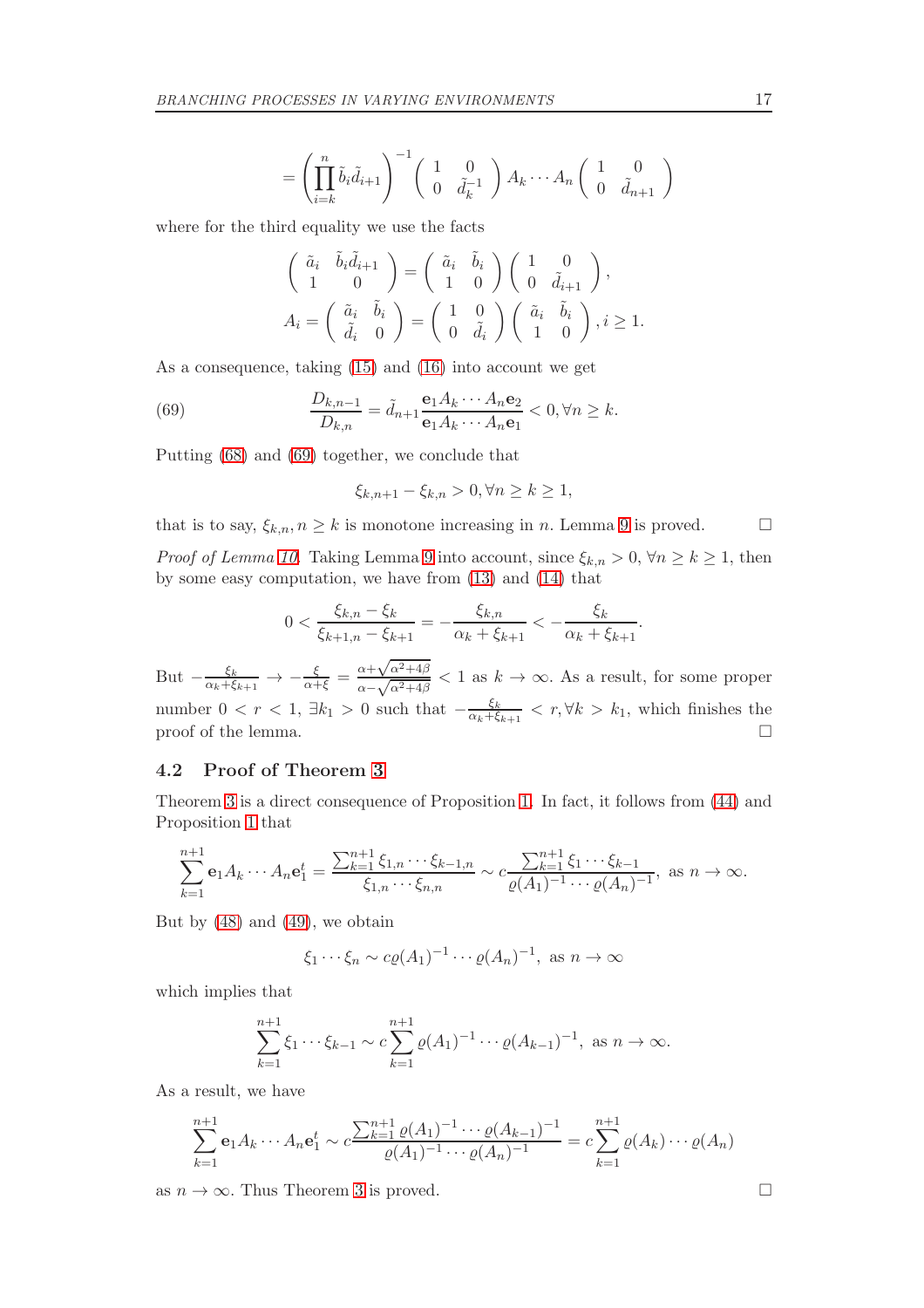### <span id="page-17-2"></span>5 Proof of Theorem [1](#page-3-2)

For  $n \ge 0$  and  $\mathbf{s} = (s_1, s_2)^t \in [0, 1]^2$ , let

$$
F_n^{(i)}(\mathbf{s}) \equiv E(\mathbf{s}^{Z_n} | Z_0 = \mathbf{e}_i) := E(s_1^{Z_{n,1}} s_2^{Z_{n,2}} | Z_0 = \mathbf{e}_i), i = 1, 2
$$

and set  $\mathbf{F}_n(\mathbf{s}) = (F_n^{(1)}(\mathbf{s}), F_n^{(2)}(\mathbf{s}))^t$ . It follows by induction (see Dyakonova [\[5,](#page-21-16) Lemma 1]) that for  $n \geq 0$ ,

$$
\mathbf{F}_n(\mathbf{s}) = \mathbf{f}_1(\mathbf{f}_2(\cdots \mathbf{f}_n(\mathbf{s}) \cdots)) = 1 - \frac{\prod_{k=1}^n M_k(1-\mathbf{s})}{1 + \sum_{k=1}^n \gamma_k \prod_{i=k+1}^n M_i(1-\mathbf{s})}
$$

which leads to

$$
\mathbf{F}_n(\mathbf{0}) = \mathbf{1} - \frac{\prod_{k=1}^n M_k \mathbf{1}}{1 + \sum_{k=1}^n \gamma_k \prod_{i=k+1}^n M_i \mathbf{1}}
$$

.

For the asymptotics of  $P(\nu > n | Z_0 = \mathbf{e}_1)$  and  $P(\nu = n | Z_0 = \mathbf{e}_1)$ , we refer the reader to [\[18\]](#page-21-11). Here we treat only  $P(\nu > n | Z_0 = e_2)$  and  $P(\nu = n | Z_0 = e_2)$ . Taking [\(3\)](#page-1-1) intro account, for  $n \geq 1$  we have

<span id="page-17-0"></span>(70) 
$$
P(\nu > n | Z_0 = \mathbf{e}_2) = 1 - F_n^{(2)}(\mathbf{0}) = \frac{\mathbf{e}_2 \prod_{k=1}^n M_k \mathbf{1}}{\sum_{k=1}^{n+1} \mathbf{e}_1 \prod_{i=k}^n M_i \mathbf{1}},
$$

and consequently

<span id="page-17-1"></span>(71) 
$$
P(\nu = n | Z_0 = \mathbf{e}_2) = \frac{\mathbf{e}_2 \prod_{k=1}^{n-1} M_k \mathbf{1}}{\sum_{k=1}^{n} \mathbf{e}_1 \prod_{i=k}^{n-1} M_i \mathbf{1}} - \frac{\mathbf{e}_2 \prod_{k=1}^{n} M_k \mathbf{1}}{\sum_{k=1}^{n+1} \mathbf{e}_1 \prod_{i=k}^{n} M_i \mathbf{1}}.
$$

With matrices  $A_i, i \geq 1$  the ones defined in [\(4\)](#page-2-0), using [\(5\)](#page-2-1), by some very careful computation, we have from [\(70\)](#page-17-0) and [\(71\)](#page-17-1) that

<span id="page-17-6"></span>(72) 
$$
P(\nu > n | Z_0 = \mathbf{e}_2) = \frac{(\theta_1 / b_1, 1) \prod_{k=1}^n A_k (1, \lambda_{n+1})^t}{\sum_{k=1}^{n+1} \mathbf{e}_1 \prod_{i=k}^n A_i (1, \lambda_{n+1})^t},
$$

<span id="page-17-5"></span>(73) 
$$
P(\nu = n | Z_0 = \mathbf{e}_2) = \frac{1}{\sum_{k=1}^{n+1} \mathbf{e}_1 \prod_{i=k}^n A_i (1, \lambda_{n+1})^t} \frac{\mathbf{e}_1 \prod_{k=1}^{n-1} A_k \mathbf{e}_1^t}{\sum_{k=1}^n \mathbf{e}_1 \prod_{i=k}^{n-1} A_i (1, \lambda_n)^t}
$$

$$
\times \left( \frac{\theta_1}{b_1} G_{n-1,1} + \frac{\mathbf{e}_2 \prod_{k=1}^{n-1} A_k \mathbf{e}_1^t}{\mathbf{e}_1 \prod_{k=1}^{n-1} A_k \mathbf{e}_1^t} G_{n-1,2} \right)
$$

where for  $n \geq 1$ ,  $\lambda_n \equiv 1 - \frac{\theta_n}{b_n}$  $\frac{\theta_n}{b_n},$ 

<span id="page-17-3"></span>(74) 
$$
G_{n-1,1} = \frac{\mathbf{e}_1 \prod_{k=1}^{n-1} A_k (1, \lambda_n)^t \sum_{k=1}^{n+1} \mathbf{e}_1 \prod_{i=k}^n A_i (1, \lambda_{n+1})^t}{\mathbf{e}_1 \prod_{k=1}^{n-1} A_k \mathbf{e}_1^t}
$$

$$
- \frac{\mathbf{e}_1 \prod_{k=1}^{n} A_k (1, \lambda_{n+1})^t \sum_{k=1}^{n} \mathbf{e}_1 \prod_{i=k}^{n-1} A_i (1, \lambda_n)^t}{\mathbf{e}_1 \prod_{k=1}^{n-1} A_k \mathbf{e}_1^t}
$$

and

<span id="page-17-4"></span>(75) 
$$
G_{n-1,2} \equiv \frac{\mathbf{e}_2 \prod_{k=1}^{n-1} A_k (1, \lambda_n)^t \sum_{k=1}^{n+1} \mathbf{e}_1 \prod_{i=k}^n A_i (1, \lambda_{n+1})^t}{\mathbf{e}_1 \prod_{k=1}^{n-1} A_k \mathbf{e}_1^t} - \frac{\mathbf{e}_2 \prod_{k=1}^n A_k (1, \lambda_{n+1})^t \sum_{k=1}^n \mathbf{e}_1 \prod_{i=k}^{n-1} A_i (1, \lambda_n)^t}{\mathbf{e}_1 \prod_{k=1}^{n-1} A_k \mathbf{e}_1^t}.
$$

 $G_{n,1}$  and  $G_{n,2}$  defined in [\(74\)](#page-17-3) and [\(75\)](#page-17-4) look very complicated. Next lemma shows that they converge to the same limit.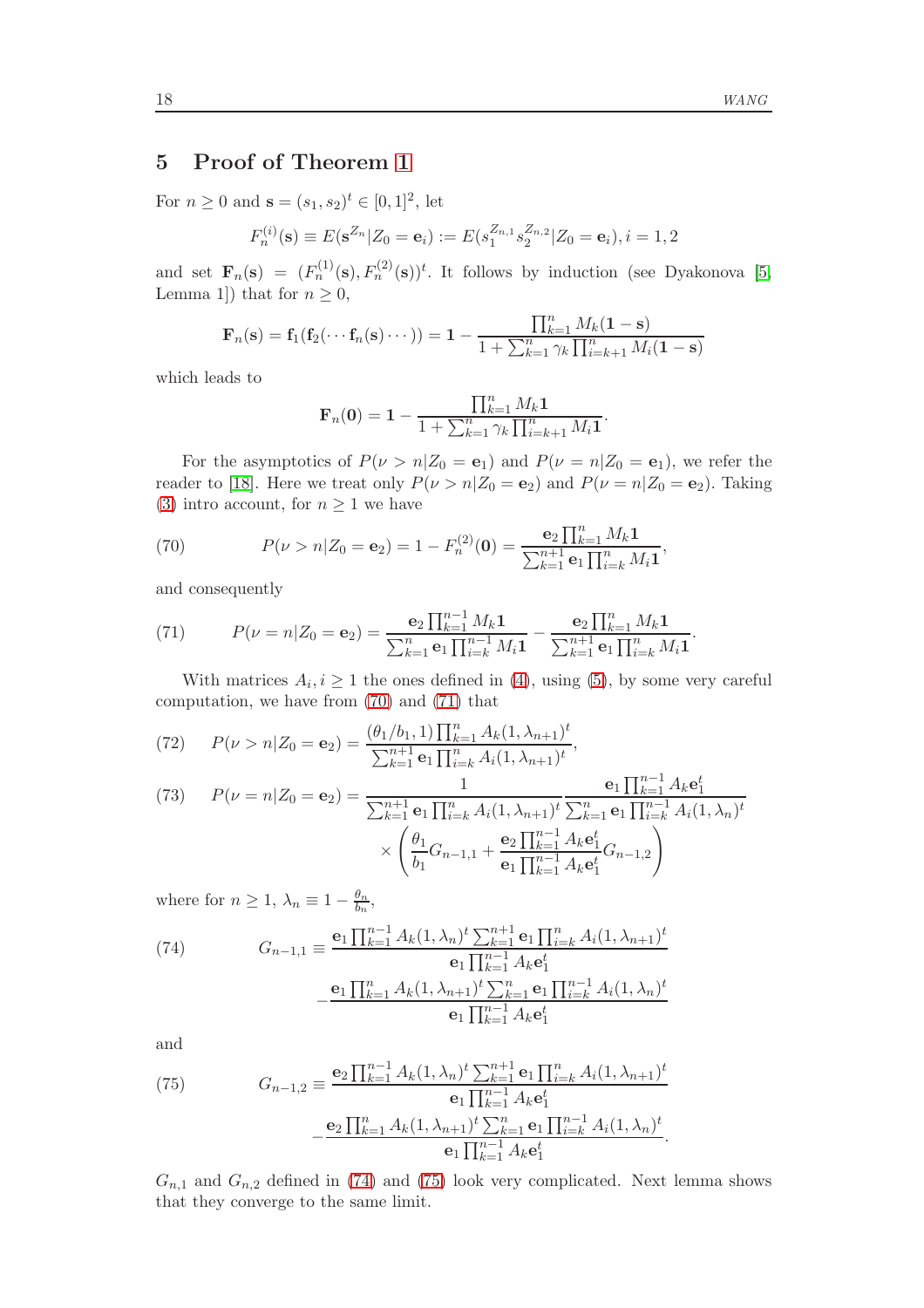<span id="page-18-6"></span>**Lemma 11.** Suppose that condition (B1) holds and  $|q_1| < 1$ . Then, there exists a number  $G \geq 0$  such that

<span id="page-18-0"></span>(76) 
$$
\lim_{n \to \infty} G_{n,2} = G = \lim_{n \to \infty} G_{n,1}.
$$

Moreover,  $G \neq 0$  if and only if  $\varrho_1 \neq \frac{1}{2}$  $\frac{1}{2}\left(a+b+1-\sqrt{(a+b+1)^2+4\frac{bd-a\theta}{\theta-b}}\right).$ 

Proof. The proof of the second equality in [\(76\)](#page-18-0) can be found in [\[18\]](#page-21-11), so we check here only the first one. To this end, set

$$
f_n \equiv \frac{\mathbf{e}_2 \prod_{k=1}^n A_k \mathbf{e}_2^t}{\mathbf{e}_2 \prod_{k=1}^n A_k \mathbf{e}_1^t}
$$
 and  $H_n \equiv \sum_{k=1}^n \mathbf{e}_1 \prod_{i=k}^n A_i (f_n \mathbf{e}_1^t - \mathbf{e}_2^t), n \ge 1.$ 

Clearly, we have  $f_1 = 0, H_1 = -\tilde{b}_1 = -b_1$  and by some subtle computation,

<span id="page-18-4"></span>(77) 
$$
G_{n-1,2} = 1 + (\tilde{b}_n \lambda_n \lambda_{n+1} + \tilde{a}_n \lambda_n - \tilde{d}_n) H_{n-1} + (\tilde{b}_n \lambda_n \lambda_{n+1} + \tilde{a}_n \lambda_n - \tilde{d}_n + \lambda_n) f_{n-1}.
$$

Note that

<span id="page-18-2"></span>(78) 
$$
f_n = \frac{\mathbf{e}_2 A_1 \cdots A_n \mathbf{e}_2^t}{\mathbf{e}_2 A_1 \cdots A_n \mathbf{e}_1^t} = \frac{\tilde{b}_n \mathbf{e}_2 A_1 \cdots A_{n-1} \mathbf{e}_1^t}{\mathbf{e}_2 A_1 \cdots A_{n-1} (\tilde{a}_n \mathbf{e}_1^t + \tilde{d}_n \mathbf{e}_2^t)} = \frac{\tilde{b}_n}{\tilde{a}_n + \tilde{d}_n f_{n-1}},
$$

which leads to

$$
\tilde{d}_n f_n f_{n-1} = \tilde{b}_n - \tilde{a}_n f_n, n \ge 2.
$$

Consequently, for  $n \geq 2$ ,

<span id="page-18-1"></span>(79) 
$$
H_n = \sum_{k=1}^n \mathbf{e}_1 \prod_{i=k}^n A_i (f_n \mathbf{e}_1^t - \mathbf{e}_2^t)
$$

$$
= \tilde{a}_n f_n - \tilde{b}_n + \sum_{k=1}^{n-1} \mathbf{e}_1 \prod_{i=k}^{n-1} A_i ((\tilde{a}_n f_n - \tilde{b}_n) \mathbf{e}_1^t + \tilde{d}_n f_n \mathbf{e}_2^t)
$$

$$
= -\tilde{d}_n f_n f_{n-1} - \tilde{d}_n f_n \sum_{k=1}^{n-1} \mathbf{e}_1 \prod_{i=k}^{n-1} A_i (f_{n-1} \mathbf{e}_1^t - \mathbf{e}_2^t)
$$

$$
= -\tilde{d}_n f_n f_{n-1} - \tilde{d}_n f_n H_{n-1}.
$$

Since  $f_1 = 0$  and  $H_1 = -b_1$ , iterating [\(79\)](#page-18-1), we get

<span id="page-18-3"></span>(80) 
$$
H_n = (-1)^n b_1 \tilde{d}_2 f_2 \cdots \tilde{d}_n f_n + \sum_{k=1}^{n-1} (-1)^{n-k} f_k \tilde{d}_{k+1} f_{k+1} \cdots \tilde{d}_n f_n, n \ge 2
$$

and iterating [\(78\)](#page-18-2), we get

$$
f_n = \frac{\tilde{b}_n \tilde{d}_n^{-1}}{\tilde{a}_n \tilde{d}_n^{-1}} + \frac{\tilde{b}_{n-1} \tilde{d}_{n-1}^{-1}}{\tilde{a}_{n-1} \tilde{d}_{n-1}^{-1}} + \dots + \frac{\tilde{b}_2 \tilde{d}_2^{-1}}{\tilde{a}_2 \tilde{d}_2^{-1}}, n \ge 2.
$$

Noticing that  $\lim_{n\to\infty} \tilde{b}_n \tilde{d}_n^{-1} = b^2 (bd - a\theta)^{-1} \neq 0$  and  $\lim_{n\to\infty} \tilde{a}_n \tilde{d}_n^{-1} = b(a + \theta)(bd - a\theta)^{-1}$  $(a\theta)^{-1}$ , thus applying Lemma [1,](#page-4-3) we get

<span id="page-18-5"></span>(81) 
$$
\lim_{n \to \infty} f_n = -\frac{b \varrho_1}{b d - a \theta}
$$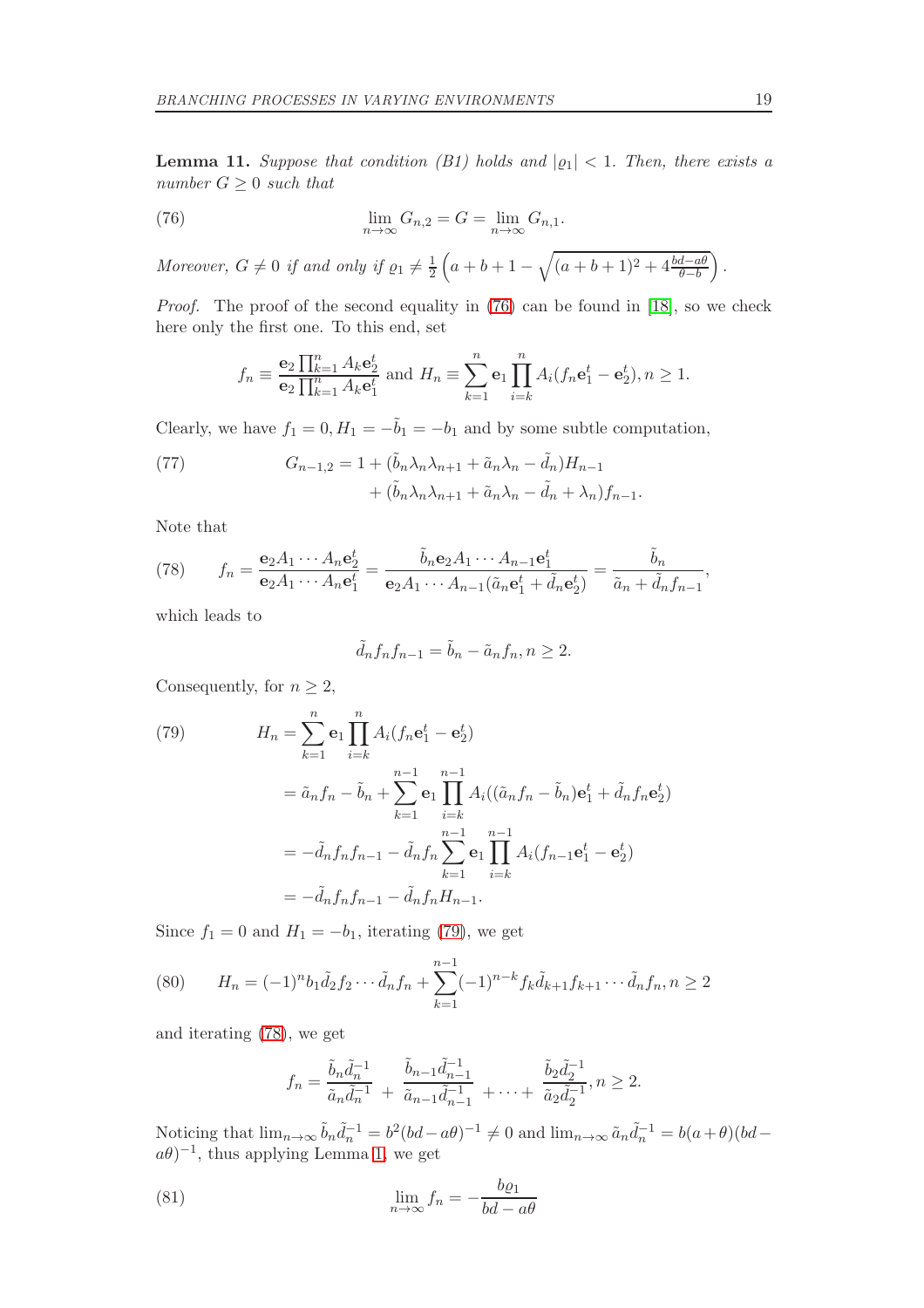and thus  $\lim_{n\to\infty} \tilde{d}_n f_n = -\varrho_1$ . Since  $|\varrho_1| < 1$ , we conclude from [\(80\)](#page-18-3) that

<span id="page-19-0"></span>(82) 
$$
\lim_{n \to \infty} H_n = -\frac{b\varrho_1^2}{(bd - a\theta)(1 - \varrho_1)}.
$$

Letting  $n \to \infty$  in [\(77\)](#page-18-4), owing to [\(81\)](#page-18-5) and [\(82\)](#page-19-0), we get

$$
\lim_{n \to \infty} G_{n-1,2} = G := \frac{(b-\theta)\varrho_1^2 - (b-\theta)(a+b+1)\varrho_1 + bd - a\theta}{(bd - a\theta)(1 - \varrho_1)}.
$$

Consequently, the first equality in [\(76\)](#page-18-0) is true. Moreover, since  $|q_1|$  < 1, then by the definition of  $G$ , it is easy to see that

$$
G \neq 0 \text{ if and only if } \varrho_1 \neq \frac{1}{2} \left( a+b+1-\sqrt{(a+b+1)^2+4\frac{bd-ab}{\theta-b}} \right).
$$

What's left for us to do is to check the nonnegativity of the number  $G$ . For this purpose, applying [\(76\)](#page-18-0) and taking [\(15\)](#page-5-4)-[\(17\)](#page-5-6) and Theorem [2](#page-3-3) into account, we have

<span id="page-19-4"></span>(83) 
$$
\lim_{n \to \infty} \left( \frac{\theta_1}{b_1} G_{n-1,1} + \frac{\mathbf{e}_2 \prod_{k=1}^{n-1} A_k \mathbf{e}_1^t}{\mathbf{e}_1 \prod_{k=1}^{n-1} A_k \mathbf{e}_1^t} G_{n-1,2} \right)
$$

$$
= G \lim_{n \to \infty} \left( \frac{\theta_1}{b_1} + \frac{\mathbf{e}_2 \prod_{k=1}^{n-1} A_k \mathbf{e}_1^t}{\mathbf{e}_1 \prod_{k=1}^{n-1} A_k \mathbf{e}_1^t} \right) = GL
$$

exists, where using again [\(15\)](#page-5-4)-[\(17\)](#page-5-6) and Theorem [2,](#page-3-3) we see that

$$
L := \lim_{n \to \infty} \left( \frac{\theta_1}{b_1} + \frac{\mathbf{e}_2 \prod_{k=1}^{n-1} A_k \mathbf{e}_1^t}{\mathbf{e}_1 \prod_{k=1}^{n-1} A_k \mathbf{e}_1^t} \right) = \lim_{n \to \infty} \frac{\mathbf{e}_2 \prod_{k=1}^{n-1} M_k (1, \theta_n / b_n)^t}{\mathbf{e}_1 \prod_{k=1}^{n-1} M_k (1, \theta_n / b_n)^t}
$$
  
= 
$$
\lim_{n \to \infty} \frac{\mathbf{e}_2 \prod_{k=1}^{n-1} M_k (1, \theta_n / b_n)^t}{\mathbf{e}_1 \prod_{k=1}^{n-1} A_k \mathbf{e}_1^t} \ge \lim_{n \to \infty} \frac{d_1 d_{n-1} \mathbf{e}_1 \prod_{k=2}^{n-2} M_k \mathbf{e}_2^t}{\mathbf{e}_1 \prod_{k=1}^{n-1} A_k \mathbf{e}_1^t}
$$
  
= 
$$
\lim_{n \to \infty} \frac{d_1 d_{n-1} \mathbf{e}_1 \prod_{k=2}^{n-2} A_k \mathbf{e}_2^t}{\mathbf{e}_1 \prod_{k=1}^{n-1} A_k \mathbf{e}_1^t} > 0.
$$

But in view of [\(73\)](#page-17-5), since  $\sum_{k=1}^{n} e_1 \prod_{i=k}^{n-1} A_i (1, \lambda_n)^t = \sum_{k=1}^{n} e_1 \prod_{i=k}^{n-1} M_i 1 > 0$  and  $e_1 \prod_{k=1}^{n-1} A_k e_1^t = e_1 \prod_{k=1}^{n-1} M_k (1, \theta_{k+1}/b_{k+1})^t > 0$ , we must have  $GL \geq 0$  and consequently,  $G \geq 0$ . The lemma is proved.

Next we continue with the proof of Theorem [1.](#page-3-2) For  $n \geq 1$ , write

$$
S_n := \frac{\sum_{k=1}^{n+1} \varrho(A_1)^{-1} \cdots \varrho(A_{k-1})^{-1}}{\varrho(A_1)^{-1} \cdots \varrho(A_n)^{-1}}.
$$

We need in addition the following lemma.

<span id="page-19-3"></span>Lemma 12. Under the conditions of Theorem [1,](#page-3-2) we have

<span id="page-19-1"></span>(84) 
$$
\mathbf{e}_1 \prod_{i=1}^n A_n \mathbf{e}_1^t \sim c \varrho(A_1) \cdots \varrho(A_n),
$$

<span id="page-19-2"></span>(85) 
$$
\mathbf{e}_1 \prod_{i=1}^n A_n \mathbf{e}_2^t \sim c \varrho(A_1) \cdots \varrho(A_n),
$$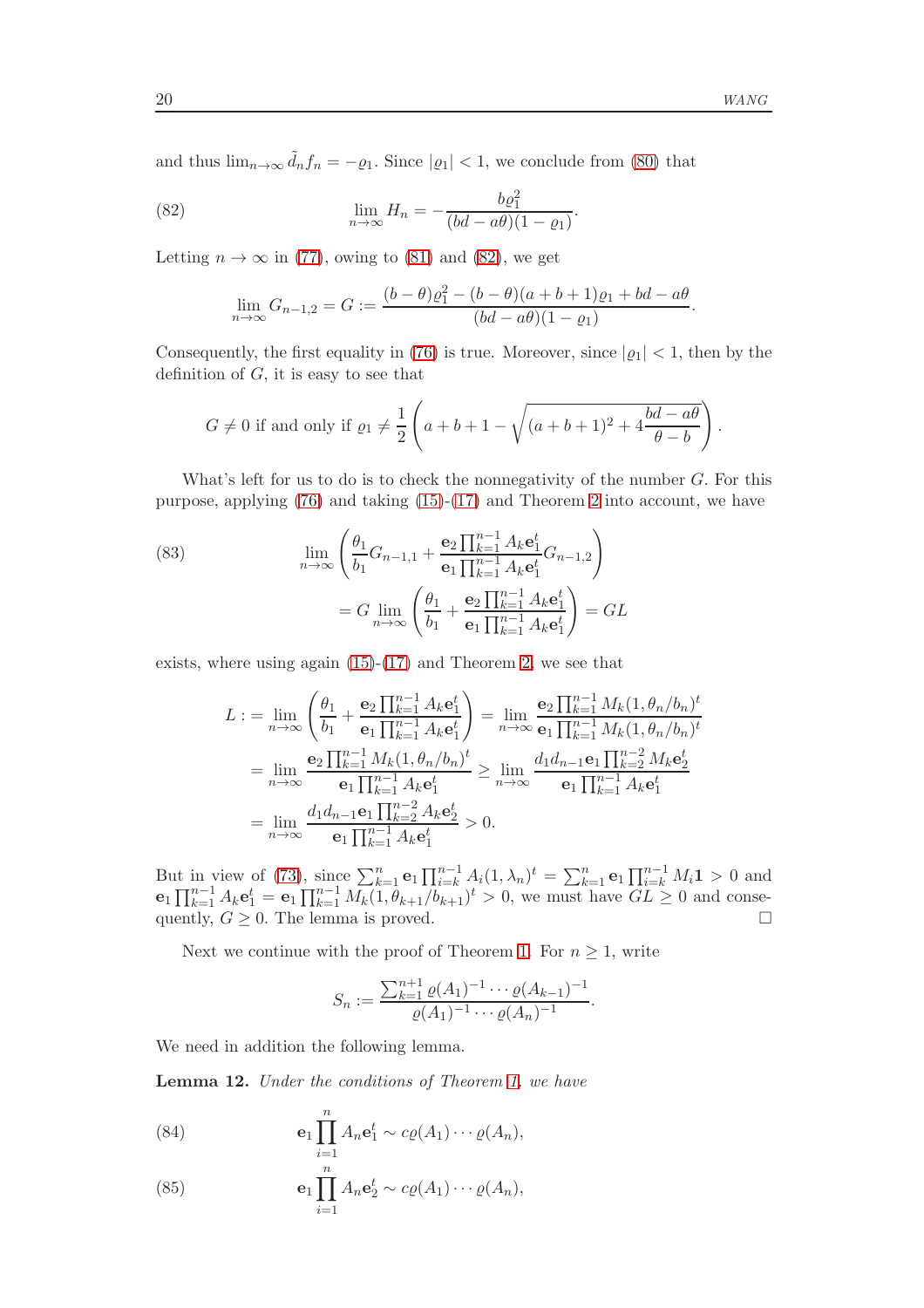<span id="page-20-0"></span>(86) 
$$
(\theta_1/b_1, 1) \prod_{k=1}^n A_k (1, \lambda_{n+1})^t \sim c \varrho(A_1) \cdots \varrho(A_n),
$$

as  $n \to \infty$  and for some number  $0 < \phi_1, \phi_2 < \infty$ ,

<span id="page-20-1"></span>(87) 
$$
\lim_{n \to \infty} \frac{\sum_{k=1}^{n+1} \mathbf{e}_1 \prod_{i=k}^n A_i (1, \lambda_{n+1})^t}{S_n} = \phi_1 \text{ and } \lim_{n \to \infty} \frac{S_{n-1}}{S_n} = \phi_2.
$$

*Proof.* Applying Theorem [2,](#page-3-3) since  $\mathbf{e}_1 \prod_{i=1}^n A_n \mathbf{e}_i^t > 0, i \in \{1, 2\}$  by [\(15\)](#page-5-4) and [\(16\)](#page-5-5), we get [\(84\)](#page-19-1) and [\(85\)](#page-19-2). Also, we infer from Theorem [2](#page-3-3) that

$$
\lim_{n \to \infty} \frac{(\theta_1/b_1, 1) \prod_{k=1}^n A_k (1, \lambda_{n+1})^t}{\varrho(A_1) \cdots \varrho(A_n)}
$$

exists. But using [\(85\)](#page-19-2), we have

$$
\lim_{n \to \infty} \frac{(\theta_1/b_1, 1) \prod_{k=1}^n A_k (1, \lambda_{n+1})^t}{\varrho(A_1) \cdots \varrho(A_n)} = \lim_{n \to \infty} \frac{\mathbf{e}_2 \prod_{k=1}^n M_k (1, 1)^t}{\varrho(A_1) \cdots \varrho(A_n)}
$$
\n
$$
\geq \lim_{n \to \infty} \frac{d_1 \mathbf{e}_1 \prod_{k=2}^n M_k \mathbf{e}_2^t}{\varrho(A_1) \cdots \varrho(A_n)} = \lim_{n \to \infty} \frac{d_1 \mathbf{e}_1 \prod_{k=2}^n A_k \mathbf{e}_2^t}{\varrho(A_1) \cdots \varrho(A_n)} > 0.
$$

So [\(86\)](#page-20-0) is proved true. Finally, with Theorem [3](#page-4-0) in hand, the proof of [\(87\)](#page-20-1) is similar to the one of [\[18,](#page-21-11) Lemma 4] and we will not repeat it here.  $\Box$ 

Now we are ready to finish the proof of Theorem [1.](#page-3-2) Note that from [\(73\)](#page-17-5) and the lemmas [3](#page-5-3) and [12,](#page-19-3) we have

$$
P(\nu = n | Z_0 = \mathbf{e}_2) \sim c \frac{\varrho(A_1) \cdots \varrho(A_n)}{S_n^2} \frac{S_n}{S_{n-1}} \left( \frac{\theta_1}{b_1} G_{n-1,1} + \frac{\mathbf{e}_2 \prod_{k=1}^{n-1} A_k \mathbf{e}_1^t}{\mathbf{e}_1 \prod_{k=1}^{n-1} A_k \mathbf{e}_1^t} G_{n-1,2} \right)
$$
  
 
$$
\sim c \frac{\varrho(M_1)^{-1} \cdots \varrho(M_n)^{-1}}{\left( \sum_{k=1}^{n+1} \varrho(M_1)^{-1} \cdots \varrho(M_{k-1})^{-1} \right)^2} \left( \frac{\theta_1}{b_1} G_{n-1,1} + \frac{\mathbf{e}_2 \prod_{k=1}^{n-1} A_k \mathbf{e}_1^t}{\mathbf{e}_1 \prod_{k=1}^{n-1} A_k \mathbf{e}_1^t} G_{n-1,2} \right).
$$

Then it follows from [\(83\)](#page-19-4) that

$$
\lim_{n \to \infty} \frac{P(\nu = n | Z_0 = \mathbf{e}_2) \left( \sum_{k=1}^{n+1} \varrho(M_1)^{-1} \cdots \varrho(M_{k-1})^{-1} \right)^2}{\varrho(M_1)^{-1} \cdots \varrho(M_n)^{-1}} = GL \ge 0,
$$

where  $L > 0$  is a proper constant. But by Lemma [11,](#page-18-6)  $G > 0$  if and only if  $\varrho_1 \neq \frac{1}{a+b+1}$  $\frac{1}{2}\left(a+b+1-\sqrt{(a+b+1)^2+4\frac{bd-a\theta}{\theta-b}}\right)$ . We thus conclude that [\(9\)](#page-3-5) and [\(10\)](#page-3-6) hold.

Finally, we turn to prove  $(8)$ . Note that by  $(72)$ ,  $(86)$  and  $(87)$ , we obtain

$$
P(\nu > n | Z_0 = \mathbf{e}_2) \sim c \frac{\varrho(A_1) \cdots \varrho(A_n)}{S_n} = \frac{c}{\sum_{k=1}^{n+1} \varrho(A_1)^{-1} \cdots \varrho(A_{k-1})^{-1}},
$$

as  $n \to \infty$ . As a result, applying Lemma [3,](#page-5-3) we get [\(8\)](#page-3-7). Theorem [1](#page-3-2) is proved.  $\square$ 

Acknowledgements: This project is partially supported by National Natural Science Foundation of China (Grant No. 12071003).